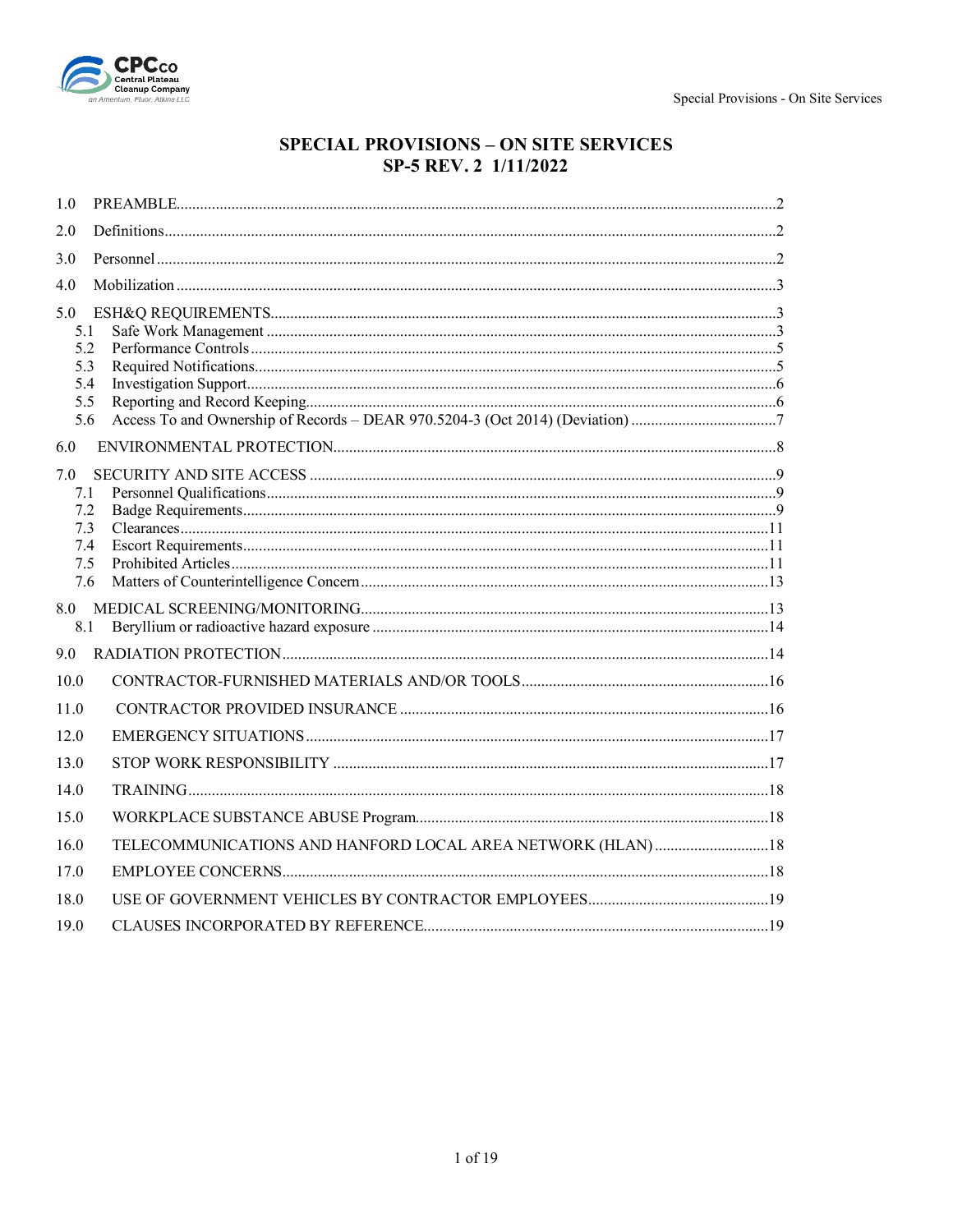

#### <span id="page-1-0"></span>**1.0 PREAMBLE**

- A. These Special Provisions are applicable in their entirety unless specifically deleted or amended in the Contract and are in addition to the General Provisions and other Special Provisions that apply to this Contract. In the event of a conflict between these Special Provisions and the General Provisions, these Special Provisions shall take precedence.
- B. These Special Provisions apply to all contractors, contractor personnel and subcontractor personnel assigned to work on the Hanford Site in performance of this Central Plateau Cleanup Company (Buyer) Contract. All of these provisions and referenced Department of Energy Acquisition Regulation (DEAR) clauses, and requirements and hazards identified in the Statement of Work (SOW), must be flowed down appropriately to all subcontractors and assigned personnel. Referenced clauses are available at:<https://www.acquisition.gov/content/regulations>

#### <span id="page-1-1"></span>**2.0 DEFINITIONS**

**ESH&Q** encompasses Environment, Safety, Health and Quality including pollution prevention, waste minimization, occupational radiation protection, industrial hygiene, fire protection, and nuclear safety.

**Site** refers to the Hanford Site or Hanford Nuclear Reservation, north of Richland, WA, and all U.S. Department of Energy (DOE) or Buyer owned, leased or controlled facilities in Richland, WA.

**Radiological Work** shall mean any work performed on Site that requires the handling of radioactive material or which requires access to Soil Contamination Areas, Radiation Areas, High Radiation Areas, Very High Radiation Areas, Contamination Areas, High Contamination Areas or Airborne Radioactivity Areas, involves the use of a Radiation Generating Device, involves disturbing the soil in Underground Radioactive Material Areas, disturbs material fixing contamination in Fixed Contamination Area, or the work affects the radiological conditions of the facility (e.g.; securing ventilation, relocating or modifying shielding material, interrupting power to radiological monitoring systems or components).

**Site Services Contractor (SSC)** refers to the DOE-designated contractor responsible for providing mission support services, facilities and infrastructure. This includes security, utilities, training, roadway maintenance and other services.

#### <span id="page-1-2"></span>**3.0 PERSONNEL**

- A. Contractor shall ensure that all of its supervisory personnel including all subcontractors assigned to work on Site, are familiar with the Contract provisions, requirements and identified hazards.
- B. The Contractor is responsible for maintaining and enforcing satisfactory standards for personnel qualifications, performance, conduct, and business ethics.
- C. If the work to be performed under this Contract requires Contractor and/or subcontractor personnel to acquire Site access, Contractor is responsible for determining personnel suitability prior to making a request for Site access.
- D. Contractor has complete responsibility for conduct of the personnel to whom access is granted. Buyer shall be indemnified and held harmless for all liability, claims or controversies arising from conduct of Contractor personnel and implementation of personnel qualification requirements.
- E. Contractor agrees and certifies that all (including subcontractor) personnel it has assigned to work on Site:
	- 1. are qualified, suitable and trained to perform the intended work;
	- 2. have undergone appropriate pre-employment and background reviews;
	- 3. are not under the influence of controlled substances, drugs or alcohol; and
	- 4. shall conduct themselves safely, ethically and appropriately for the workplace.
- F. Buyer reserves the right to refuse or withdraw access to the Site by any person(s) at any time for violation of the Contract, Contract provisions, inappropriate conduct, unsafe acts, misuse of business sensitive information or misappropriation of DOE or Buyer owned facilities, equipment or resources.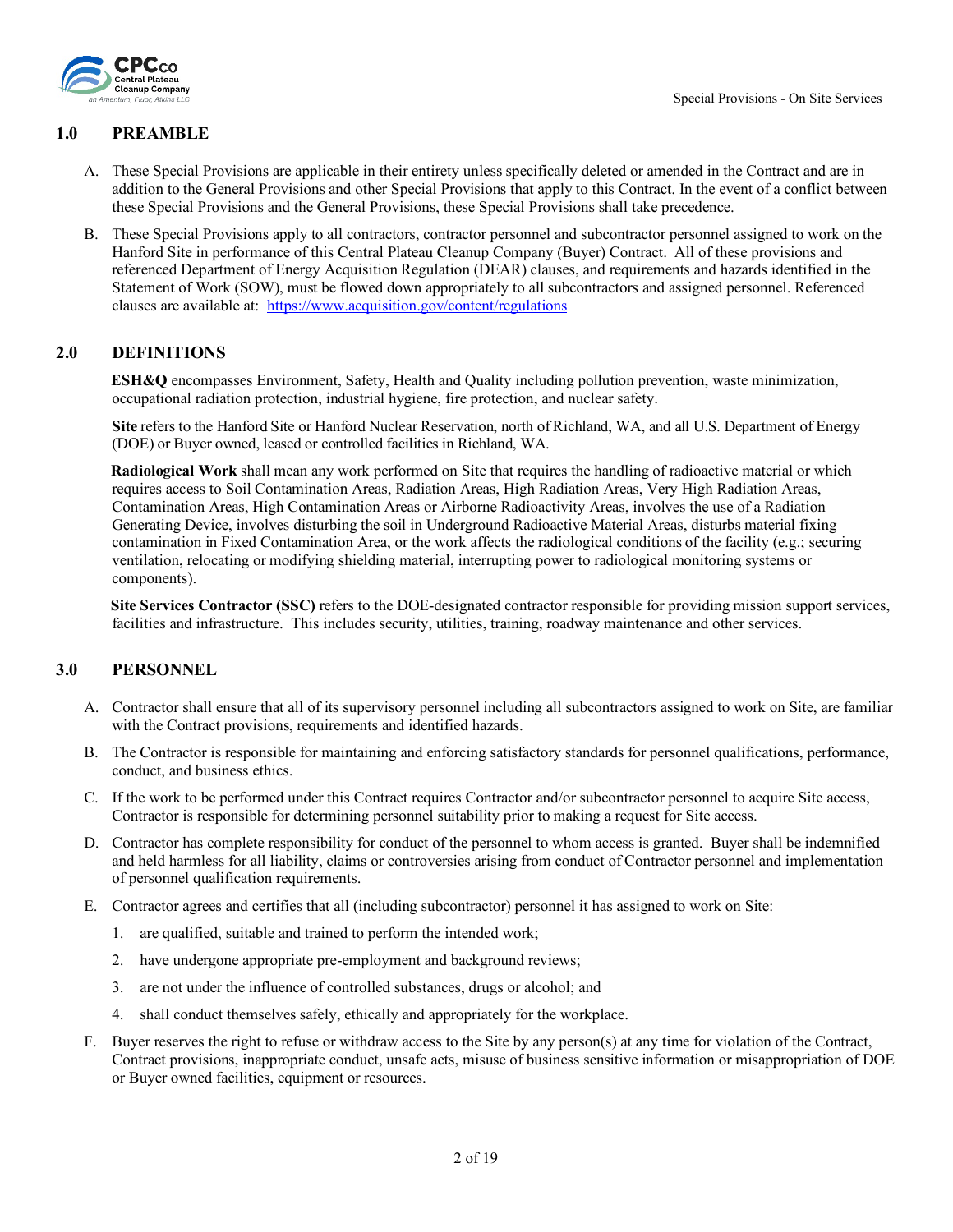

#### <span id="page-2-0"></span>**4.0 MOBILIZATION**

- A. No work is to begin on Site until all requirements identified as required prior to the start of work or prior to mobilization are met (e.g., as specified by the several sections of these Special Provisions or in the Statement of Work), unless specifically authorized in writing by Contract Specialist or BTR.
- B. Daily work schedules and facility operations are NOT consistent on the Site.
	- 1. BEFORE scheduling work, or arriving on Site, the Contractor shall make specific schedule arrangements for the performance of work or the delivery of services with the Contract Specialist and/or BTR.
	- 2. The Buyer will not be liable for the cost of any delays, layover, extra travel days, etc. which result from Contractor's failure to obtain specific schedule approval in advance.

#### <span id="page-2-1"></span>**5.0 ESH&Q REQUIREMENTS**

#### <span id="page-2-2"></span>**5.1 SAFE WORK MANAGEMENT**

- A. Performance of work at the Site is governed by a set of comprehensive rules, regulations and procedures to assure that work is performed in accordance with Environmental, Safety, Health and Quality requirements intended to protect human health and the environment. The Contractor shall perform work in accordance with the ESH&Q requirements identified in the Statement of Work. In the event Contractor has established its own ESH&Q requirements that it believes are equivalent to any of those set forth in the Contract, then Contractor may request substitution. Such request shall be submitted in writing with documentation (i.e., procedures, plans, processes, etc.) for review to the Buyer, and a determination reached before work commences. Buyer's decision regarding equivalency shall be final and is not subject to dispute under the disputes provisions of the Contract.
- B. The Contractor shall comply with, and, as requested, assist the Buyer in complying with, ESH&Q requirements of applicable laws, regulations and directives including Title 10 Code of Federal Regulations (CFR) Part 851, Worker Safety and Health Program.
- C. The Contractor shall ensure that management of ESH&Q functions and activities becomes an integral and visible part of the Contractor's work planning and execution processes. Furthermore, and accordance with DEAR 970.5223-1, *Integration of Environment, Safety and Health into Work Planning and Execution, the Contractor is required to comply with all facility* safety authorization basis and nuclear safety requirements that are established for Buyer/Government facilities.
- D. The Contractor shall perform work safely in accordance with Integrated Safety Management System (ISMS) and Environmental Management System (EMS) (ISMS/EMS) principles, in a manner that ensures adequate protection for personnel, the public, and the environment, and shall be accountable for the safe performance of the Work. The Contractor shall exercise a degree of care commensurate with the work, the associated hazards and potential environmental impact. Contractors should:
	- 1. Thoroughly review the defined scope of work;
	- 2. Identify hazards and ESH&Q requirements;
	- 3. Analyze hazards and implement controls;
	- 4. Perform work within controls; and
	- 5. Provide feedback on adequacy of controls and continue to improve ES&H management.
- E. The Contractor is expected to help prevent adverse incidents by adopting and sharing good work practices. [DOE's](https://doeopexshare.doe.gov/)  [OPEXShare](https://doeopexshare.doe.gov/) website shall be reviewed for best practices and lessons learned applicable to this work scope.
- F. The Contractor shall cooperate with Federal and non-Federal agencies having jurisdiction over ESH&Q matters under this Contract. Where a conflict exists between regulations, requirements or standards, the Contractor shall bring the conflict to the attention of the Contract Specialist, and obtain resolution before proceeding.
- G. The Contractor, prior to performing any work on Site, shall ensure that: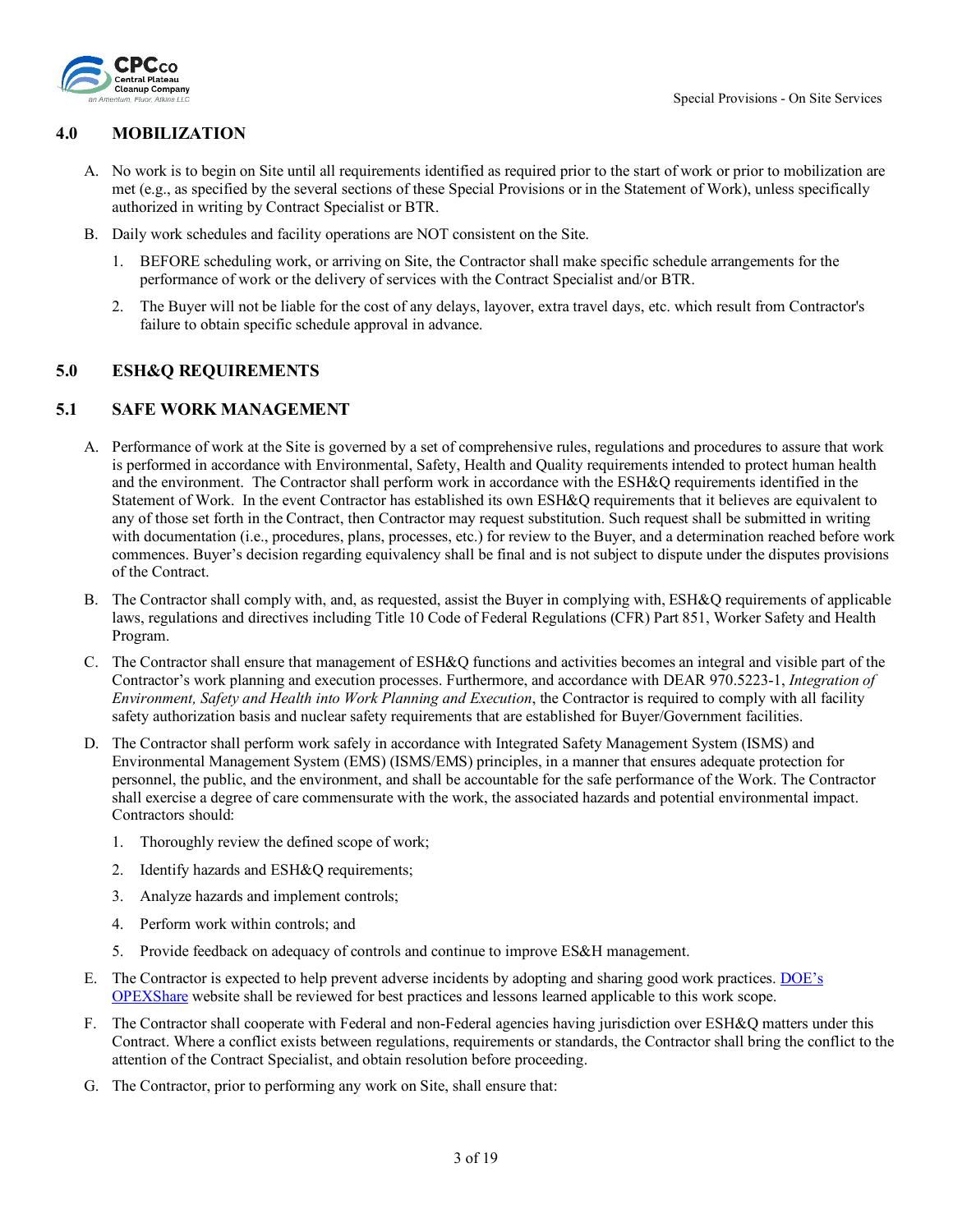

- 1. Contractor's senior management is actively engaged in the implementation, feedback and improvement of the Contractor's ISMS/EMS.
- 2. Contractor line management is responsible for the protection of personnel, the public, and the environment from activities arising out of performance under this Contract. Contractor and subcontractor managers share this responsibility.
- 3. Clear and unambiguous lines of authority and responsibility for ensuring ESH&Q requirements are established and maintained at all organizational levels. This shall be documented and communicated to all Contractor personnel by the Contractor.
- 4. Contractor personnel shall possess the experience, qualifications, skills, training and abilities that are necessary to execute their responsibilities under this Contract, including any applicable Occupational Safety and Health Administration (OSHA) requirements and standards.
- 5. Resources shall be effectively allocated to address ESH&Q programmatic and operational considerations. Protecting personnel, the public, and the environment is a priority whenever Work is planned and performed.
- 6. The Contractor shall evaluate foreseeable hazards, determine planned protective measures, and as required, address OSHA requirements and standards. These evaluations shall be prepared by qualified individuals and establish an agreed upon set of ESH&Q controls and requirements that, when properly implemented, provide adequate assurance personnel, the public, and the environment are protected from adverse consequences.
- 7. Contractor personnel entering the Site shall be dressed appropriately for the Work conditions and potential hazards as required by safety procedures and job hazard(s) analyses. When required by Buyer policies or directives, personal protective equipment (hard hats, safety glasses, gloves, steel-toed shoes, etc.) must be worn as a condition of continued access to the Site and Contract performance.
- 8. The conditions and ESH&Q requirements to be satisfied for Work to be performed are established and agreed upon by Buyer and the Contractor. These agreed upon conditions and ESH&Q requirements are binding upon the Contractor. The extent of documentation and level of authority for agreement shall be tailored to the complexity and hazards associated with the Work.
- 9. Administrative and engineering controls to prevent and mitigate hazards are tailored to the Work being performed and any associated hazards. Emphasis must be on designing the Work and controls to reduce or eliminate the hazards, prevent accidents and unplanned releases and exposures.
- 10. Contractor's personnel are actively involved in the ISMS/EMS, job hazard analysis, and pre-job safety reviews where personnel are informed of foreseeable hazards and planned protective measures.
- 11. Open and effective communication exists between the Contractor and the BTR to support the management of ESH&Q issues and initiatives.
- H. Workers, fieldwork supervisors, and management shall continually ensure the adequacy of work processes, procedures, and equipment and correct deficiencies when identified.
- I. The Contractor shall promptly identify, evaluate and communicate to the Buyer any noncompliance with applicable ESH&Q requirements. If the Contractor fails to provide the necessary communication to Buyer or if, at any time, the Contractor's acts or failure to act causes substantial harm or an danger to the environment or health and safety of personnel or the public, the Buyer may issue a Stop Work Order in whole or in part. Any Stop Work Order issued by the Buyer under this provision shall be without prejudice to any other legal or contractual rights of the Buyer. In the event that the Buyer issues a Stop Work Order, the Buyer must issue an order authorizing the resumption of the work before work may resume. The Contractor shall not necessarily be entitled to an extension of time or additional costs, fee or damages by reason of, or in connection with, any work stoppage ordered in accordance with this provision.
- J. The Contractor is responsible for compliance with the ESH&Q requirements applicable to this Contract regardless of whether the performer of the Work is the Contractor or a subcontractor.
- K. The Contractor shall include ESH&Q requirements substantially the same as those in this provision in subcontracts involving work on Site. Such subcontracts shall provide for the right to stop work under the conditions described in this provision.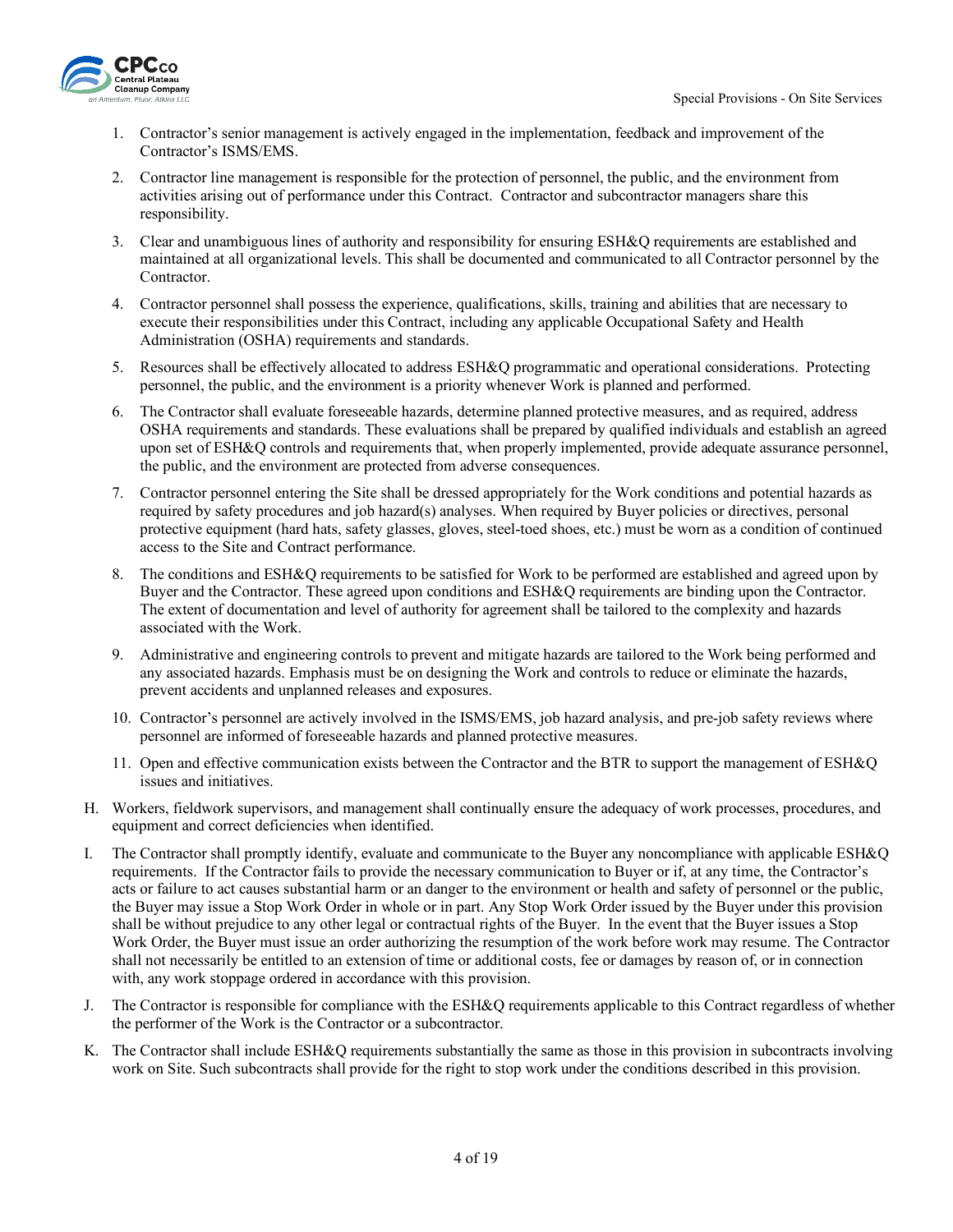

### <span id="page-4-0"></span>**5.2 PERFORMANCE CONTROLS**

- A. While working on Site, Contractor and its subcontractors shall comply with the requirements of the implemented Hanford Site [Safety Standards](https://www.hanford.gov/page.cfm/SiteSafetyStandards) unless directed otherwise in writing in the Contract. Standards which are issued or revisions made after Contract award shall be brought to the attention of the Contract Specialist for direction prior to incorporating into the Contract performance. Copies are also available from the Contract Specialist or BTR.
- B. In complying with **DOE-0336**, the Contractor and affected subcontractors shall be responsible for the following:
	- 1. Members of the Contractor workforce who are assigned to function as an Authorized Worker or Controlling Organization Worker shall be trained and qualified to the requirements of [DOE-0336](http://www.hanford.gov/files.cfm/DOE-0336-2B_Public_8-29-16_Final.pdf) to perform lockout/tagout.
	- 2. The Contractor shall schedule the completion of Initial and Annual Hanford (HAMMER) training through their BTR for Contractor personnel needing to be qualified as Authorized Worker or Controlling Organization to perform lockout/tagout.
	- 3. The Contractor shall provide express notification to the BTR of plans to perform lockout/tagout to coordinate the work scope activity with the appropriate Controlling Organization.
	- 4. The Contractor shall perform lockout/tagout (e.g., the hanging and removing of locks and tags) only in the accompaniment of, and under direct oversight of, a qualified member of the Controlling Organization.
	- 5. A Contractor representative may act as Controlling Organization in the performance of greenfield construction, or as otherwise assigned/designated by the BTR in cases where no physical interface with an existing facility or entity exists.
- C. A walk down of the actual job site shall be conducted by the BTR and the Contractor's Designated Safety Representative prior to work commencing. The purpose of the walk down is to help ensure that the hazards and potential environmental impacts associated with the activity and the surrounding environment are identified and addressed.
- D. Pre-job safety briefings for personnel who work in remote locations or locations that are not normally occupied shall include emergency response actions (safe route and destination) when evacuation or take cover sirens are activated.
- E. While on Site, the Contractor shall operate motor vehicles only on hard-surfaced or gravel roads unless prior approval is obtained from the BTR. During high fire hazard periods, the Contractor shall adhere to all restrictions of off-road travel, which include, but are not limited to, requiring vehicles to carry fire extinguishers, shovels and radio communications. The Buyer reserves the right to ban all off-road travel during extreme fire hazard periods.

### <span id="page-4-1"></span>**5.3 REQUIRED NOTIFICATIONS**

- A. The Contractor shall immediately notify the BTR of any occupational injury, illness or any "Unusual Occurrence." An Unusual Occurrence is any deviation from the projected events that have ESH&Q protection significance.
- B. Evaluation or treatment by the Site occupational medical service provider to provide proper reporting and documentation may be required for unusual occurrences even when there was no need for medical examinations based on scope of work.
- C. The Contractor shall immediately notify the BTR of any personnel occupational exposure (either measured or estimated) to toxic substances (e.g., chemical hazards) or harmful physical agents (e.g., noise, laser light), etc. that exceed the Occupational Safety and Health Administration (OSHA) Permissible Exposure Limit (PEL) or the American Conference of Governmental Industrial Hygienist (ACGIH) Threshold Limit Value (TLV).
- D. The Contractor shall immediately notify the BTR of any requests from or notifications to external agencies and/or regulators, required as a result of personnel exposure.
- E. The Contractor shall immediately notify the BTR of all spills or releases of hazardous material (including fuel or other petroleum products) on the Site resulting during performance of or associated with the Contractors completion of the work.
- F. The Contractor shall notify the BTR not less than 24 hours prior to bringing to the Site any equipment of the type indicated below so that the Buyer may arrange for a safety inspection. Equipment includes, but is not limited to, the following:
	- 1. Cranes, derricks, hoists and man lifts.
	- 2. Earth moving equipment.
	- 3. Off-highway motor vehicles.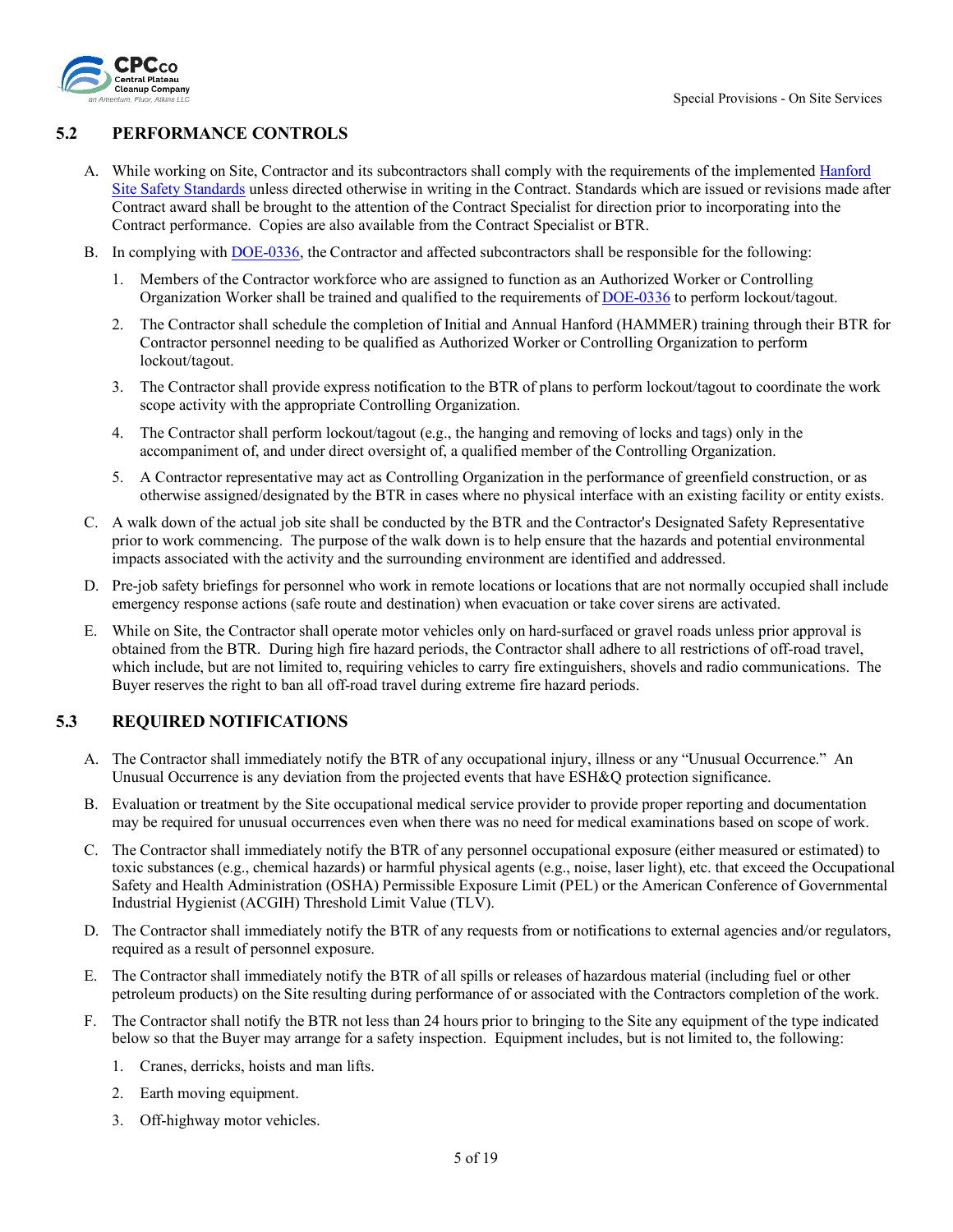

- 4. Pile driving equipment.
- 5. Rock drilling, core drilling, well drilling and similar equipment.
- 6. Pressure vessels and/or equipment supplied with pressure vessels, either fired or unfired.
- 7. Equipment employing "laser" techniques.
- 8. Powder actuated tools.
- 9. Equipment employing radioactive materials or that develop ionizing radiation that generates, emits, or utilizes ionizing radiation requires licensing in accordance with 10 CFR 20 or control in accordance with 10 CFR 835.
- 10. Contaminated or potentially contaminated equipment brought on Site for controlled use, authorized under specific control provisions contained within the Statement of Work or associated radiological specifications approved by the Buyer's Radiation Protection organization.
- G. The following documents must be provided upon request by the Buyer for equipment to be inspected:
	- 1. A copy of the latest certified inspection (as applicable).
	- 2. Manufacturer's specification and/or recommendations.
	- 3. Load rating charts and other information as applied to cranes and hoists.
	- 4. Hydrostatic test certification (if applicable).
	- 5. Qualified operator certifications (i.e., powder-actuated tools).
	- 6. A copy of the calibration reports for M&TE equipment (if applicable).

## <span id="page-5-0"></span>**5.4 INVESTIGATION SUPPORT**

- A. The Contractor shall cooperate in the conduct of accident investigations and shall cooperate as appropriate in the conduct of investigations relating to all injury/illness and/or property damage.
- B. Equipment involved in an accident shall not be moved until a representative of the Buyer releases such equipment, except where removal is essential to prevent further property damage or serious injury/illness. Where necessary to remove the injured, such equipment may be moved only to the extent of making possible such removal.

### <span id="page-5-1"></span>**5.5 REPORTING AND RECORD KEEPING**

- A. The Contractor shall ensure all of its personnel who experience an injury or illness while performing work on Site report immediately to supervision to ensure evaluation, proper treatment, and injury/illness documentation.
- B. The Contractor shall submit each month a report of labor hours worked on Site using the electronic Contractor [Labor Hour](https://cpcco.hanford.gov/page.cfm/SubmittalsFormsDocs)  [Submittal Form,](https://cpcco.hanford.gov/page.cfm/SubmittalsFormsDocs) including the total hours worked on Site by Contractor personnel (including subcontractor personnel, if applicable) during the previous month in support of Buyer-supervised work activities. Monthly report of labor hours worked on Site is due by the date indicated within the electronic Contractor [Labor Hour Submittal Form,](https://cpcco.hanford.gov/page.cfm/SubmittalsFormsDocs) for each contract and task order release. Additionally, Contractor must report the total number of employees working on Site for all contracts and task order releases, and incurred first aid cases and injuries/illnesses in connection with work performed on Site in the "Comments" field of the electronic Contractor [Labor Hour Submittal Form.](https://cpcco.hanford.gov/page.cfm/SubmittalsFormsDocs)
- C. The Contractor shall report all property damage to, or losses of, DOE owned or leased property to the Buyer, regardless of cause.
- D. The Contractor agrees to fully comply with the requirements of DEAR 970.5204-3 Access To and Ownership of Records (Oct 2014) (Deviation per Policy Flash 2015-23) for all work on Site that could result in potential exposure to radioactive materials, beryllium, and/or asbestos; or involves a risk associated with chronic or acute exposure to toxic chemicals or substance or other hazardous materials that can cause adverse health impacts, in accordance with 10 CFPR Part 851. Contractor shall provide the BTR copies of all personnel occupational exposure records generated for work under this Contract. Employee occupational exposure records include workplace monitoring or measuring of toxic substance or harmful physical agent including personal, area, grab, wipe or other forms of sampling, as well as, related collection and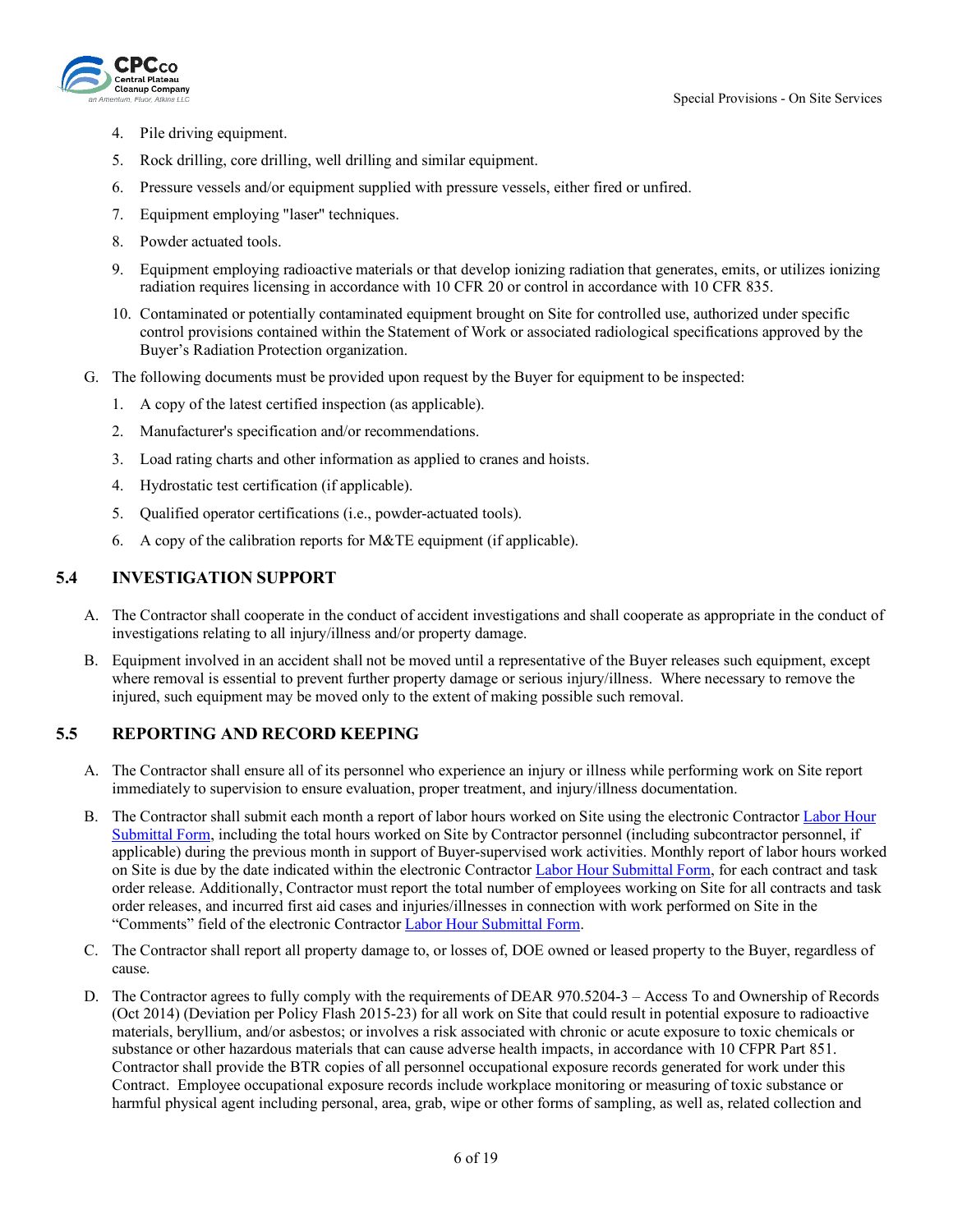

analytical methodologies, calculations and other background data relevant to interpretation of the results. The Buyer shall provide the Contractor the appropriate exposure data collection forms.

### <span id="page-6-0"></span>**5.6 ACCESS TO AND OWNERSHIP OF RECORDS – DEAR 970.5204-3 (OCT 2014) (DEVIATION)**

- A. Government-owned records. Except as provided in paragraph (b) of this clause, all records acquired or generated by the Contractor in its performance of this Contract, including records series described within the Contract as Privacy Act systems of records, shall be the property of the Government and shall be maintained in accordance with 36 Code of Federal Regulations (CFR), Chapter XII, -- Subchapter B, "Records Management." The Contractor shall ensure records classified as Privacy Act system of records are maintained in accordance with FAR 52.224.2, *Privacy Act*.
- B. Contractor-owned records. The following records are considered the property of the Contractor and are not within the scope of paragraph (A) of this clause.
	- 1. Employment-related records (such as worker's compensation files; employee relations records, records on salary and employee benefits; drug testing records, labor negotiation records; records on ethics, employee concerns; records generated during the course of responding to allegations of research misconduct; records generated during other employee related investigations conducted under an expectation of confidentiality; employee assistance program records; and personnel and medical/health-related records and similar files), and non-employee patient medical/health-related records, except those records described by the Contract as being operated and maintained by the Contractor in Privacy Act system of records.
	- 2. Confidential Contractor financial information, internal corporate governance records and correspondence between the Contractor and other segments of the Contractor located away from the DOE facility (i.e., the Contractor's corporate headquarters);
	- 3. Records relating to any procurement action by the Contractor, except for records that under 48 CFR 970.5232-3 are described as the property of the Government; and
	- 4. Legal records, including legal opinions, litigation files, and documents covered by the attorney-client and attorney work product privileges; and
	- 5. The following categories of records maintained pursuant to the technology transfer clause of this Contract:

(i) Executed license agreements, including exhibits or appendices containing information on royalties, royalty rates, other financial information, or commercialization plans, and all related documents, notes and correspondence.

(ii) The Contractor's protected Cooperative Research and Development Agreement (CRADA) information and appendices to a CRADA that contain licensing terms and conditions, or royalty or royalty rate information.

(iii) Patent, copyright, mask work, and trademark application files and related Contractor invention disclosures, documents and correspondence, where the Contractor has elected rights or has permission to assert rights and has not relinquished such rights or turned such rights over to the Government.

- C. Contract completion or termination. Upon Contract completion or termination, the Contractor shall ensure final disposition of all Government-owned records to a Federal Record Center, the National Archives and Records Administration, to a successor contractor, its designee, or other destinations, as directed by the Contracting Officer. Upon the request of the Government, the Contractor shall provide either the original Contractor-owned records or copies of the records identified in paragraph (b) of this clause, to DOE or its designees, including successor contractors. Upon delivery, title to such records shall vest in DOE or its designees, and such records shall be protected in accordance with applicable federal laws (including the Privacy Act) as appropriate. If the Contractor chooses to provide its original Contractor-owned records to the Government or its designee, the Contractor shall retain future rights to access and copy such records as needed.
- D. Inspection, copying, and audit of records. All records acquired or generated by the Contractor under this Contract in the possession of the Contractor, including those described at paragraph (b) of this clause, shall be subject to inspection, copying, and audit by the Government or its designees at all reasonable times, and the Contractor shall afford the Government or its designees reasonable facilities for such inspection, copying, and audit; provided, however, that upon request by the Contracting Officer, the Contractor shall deliver such records to a location specified by the Contracting Officer for inspection, copying, and audit. The Government or its designees shall use such records in accordance with applicable federal laws (including the Privacy Act), as appropriate.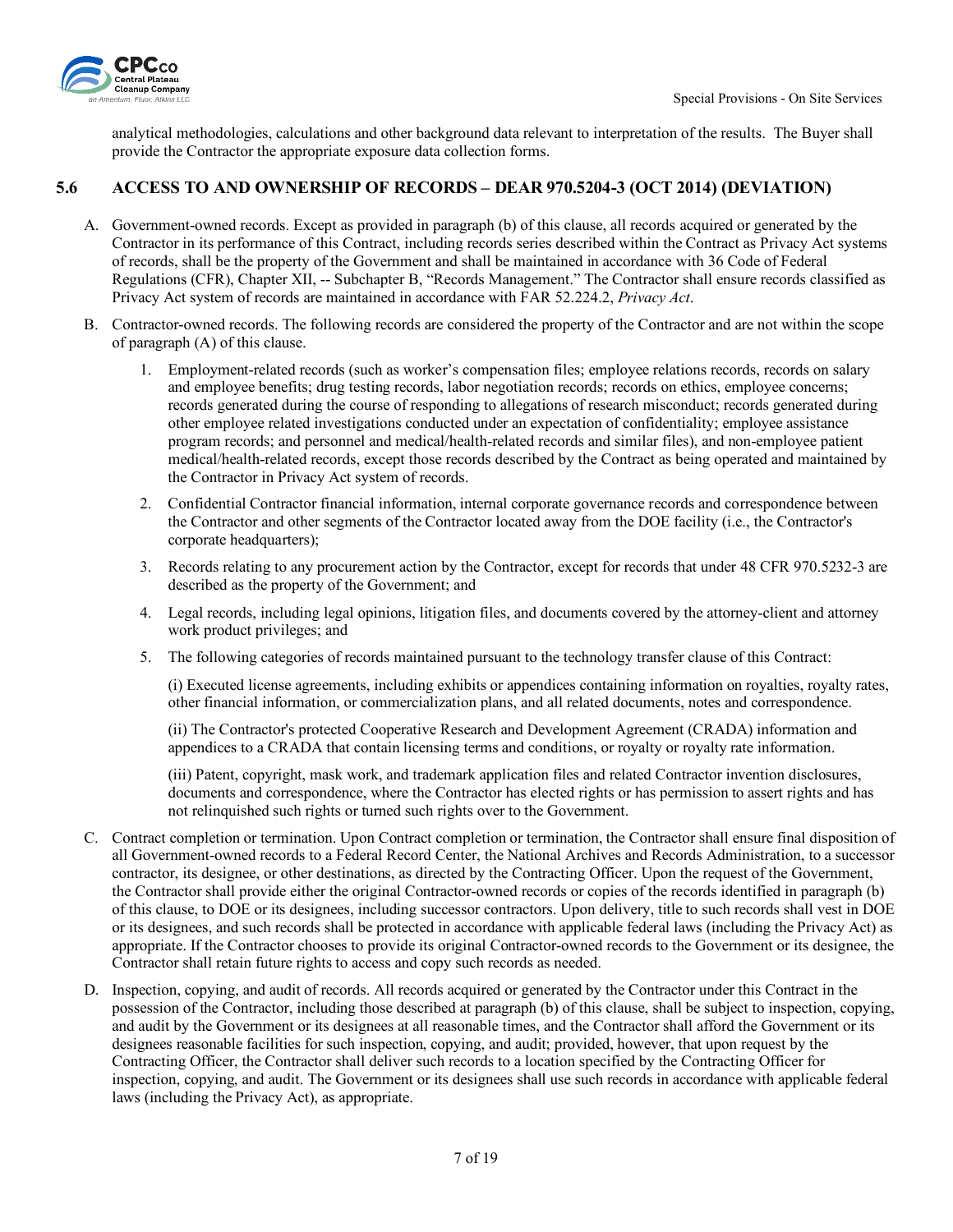

- E. Applicability. This clause applies to all records created, received and maintained by the Contractor without regard to the date or origination of such records including all records acquired from a predecessor contractor.
- F. Records maintenance and retention. Contractor shall create, maintain, safeguard, and disposition records in accordance with 36 Code of Federal Regulations (CFR), Chapter XII, -- Subchapter B, "Records Management" and the National Archives and Records Administration (NARA)-approved Records Disposition Schedules. Records retention standards are applicable for all classes of records, whether or not the records are owned by the Government or the Contractor. The Government may waive application of the NARA-approved Records Disposition Schedules, if, upon termination or completion of the Contract, the Government exercises its right under paragraph (c) of this clause to obtain copies of records described in paragraph (b) and delivery of records described in paragraph (a) of this clause.
- G. Subcontracts.
	- 1. The Contractor shall include the requirements of this clause in all subcontracts that contain the Radiation Protection and Nuclear Criticality clause at 952.223-72 , or whenever an on-site subcontract scope of work (i) could result in potential exposure to: A) radioactive materials; B) beryllium; or C) 3 asbestos or (ii) involves a risk associated with chronic or acute exposure to toxic chemicals or substances or other hazardous materials that can cause adverse health impacts, in accordance with 10 CFR part 851. In determining its flow-down responsibilities, the Contractor shall include the requirements of this clause in all on-site subcontracts where the scope of work is performed in: (A) Radiological Areas and/or Radioactive Materials Areas (as defined at 10 CFR 835.2); (B) areas where beryllium concentrations exceed or can reasonably be expected to exceed action levels specified in 10 CFR 850; (C) an Asbestos Regulated area (as defined at 29 CFR 1926.1101 or 29 CFR 1910.1001); or (D) a workplace where hazard prevention and abatement processes are implemented in compliance with 10 CFR 851.21 to specifically control potential exposure to toxic chemicals or substances or other hazardous materials that can cause long term health impacts.
	- 2. The Contractor may elect to take on the obligations of the provisions of this clause in lieu of the subcontractor, and maintain records that would otherwise be maintained by the subcontractor.

## <span id="page-7-0"></span>**6.0 ENVIRONMENTAL PROTECTION**

- A. Contractor shall perform work in a manner consistent with [Buyer's policy](https://cpcco.hanford.gov/page.cfm/EnvironmentalPolicy) to comply with environmental requirements, prevent pollution, and continually improve environmental performance.
- B. Hazardous materials used and hazardous waste generated on Site by the Contractor shall be managed, handled, and otherwise treated, stored and disposed of in accordance with (1) applicable Federal, State of Washington, and local statutes, rules, regulations, and ordinances; (2) applicable Environmental Protection requirements and processes as described in or referenced by the Statement of Work; and (3) Contractor's established handling and management procedures, which are subject to review and approval by Buyer prior to performance. Buyer also reserves the right to review and approve hazardous materials prior to use on Site and require product substitution of less hazardous or non-regulated materials. Contractor shall minimize waste generation as is practicable and report the results of such efforts to BTR.
- C. Hazardous material used on Site shall be labeled in accordance with the requirements of the Globally Harmonized System of Classifications and Labeling of Chemicals. The Contractor shall supply a list of all hazardous materials and their corresponding Safety Data Sheets (SDS) and obtain Buyer's prior approval before bringing any hazardous material onto the Site. (Prior approval does not apply to fuels and lubricants currently being used for the operation of motor vehicles that are brought on Site.) Contractor shall keep the list current and shall provide the list to the BTR on a quarterly basis. Contractor shall communicate the information required under the Federal Emergency Planning and Community Right-to-Know Act (including quantities used, dates brought on Site, types of containers, and locations of storage) to Contract Specialist and BTR. Contractor also shall make available at each location, and review with its personnel, information contained in SDSs for the hazardous materials to be used there. The Contractor shall use Buyer's *[Chemical Inventory Worksheet](https://cpcco.hanford.gov/page.cfm/SafetyReferenceDocuments)* (form A-6004-750) for purposes of providing the list and required information or a Buyer approved equivalent to compile the list.
- D. If any chemical product will be stored at the job site for more than one day, the Contractor shall inform BTR of the types and amount of material that will need to be stored on Site and obtain BTR's approval of a storage location. The Contractor will be required to complete additional sections of the *[Chemical Inventory Worksheet](https://cpcco.hanford.gov/page.cfm/SafetyReferenceDocuments)* as directed by BTR. The Contractor shall maintain written inventory of all chemicals stored at the job site. At job completion, the Contractor shall remove any unused chemical products from the job site.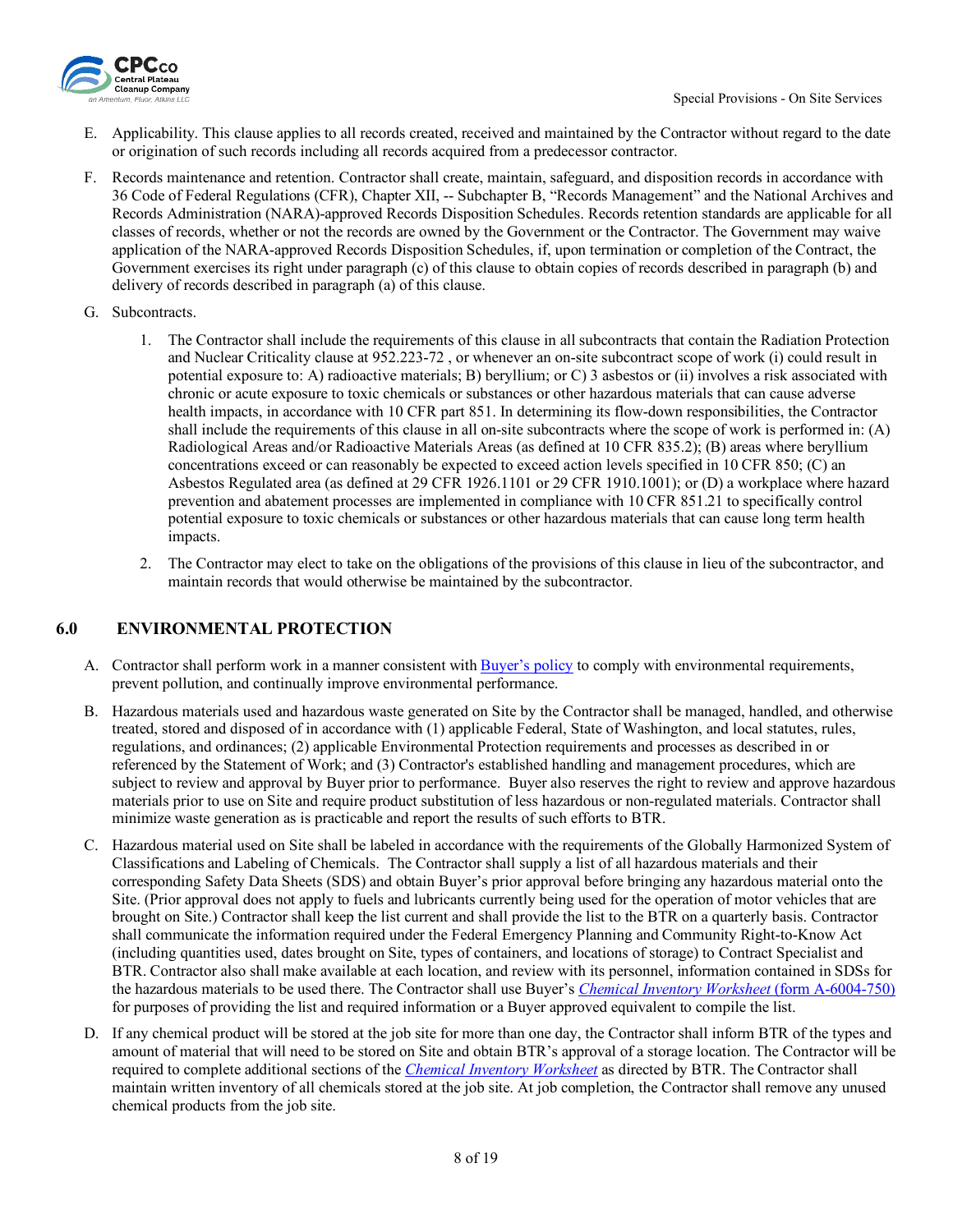

- E. The Contractor shall avoid unnecessary generation of dangerous waste during performance of this work on Site. If the work of the Contractor requires submittal of a *[Chemical Inventory Worksheet](https://cpcco.hanford.gov/page.cfm/SafetyReferenceDocuments)* (form A-6004-750) per paragraph C above, the Contractor shall complete the "Planned Waste Generation/Disposal Information" section (attach another sheet if necessary) describe the type and amount of waste anticipated to be generated and how the waste would be managed. If dangerous waste generation is necessary, and it is not discussed in "Planned Waste Generation/Disposal Information" section of the worksheet, the Contractor shall submit a plan for management of such waste to Buyer for approval prior to performing work. In addition to federal and state regulatory requirements, waste management requirements specific to the Site may also apply. Buyer will dispose of dangerous waste that was generated by Contractor's work on Site in accordance with Site requirements after initial accumulation by the Contractor in accordance with Buyer's procedure or direction.
- F. Contractor is responsible for reporting and remediating hazardous material and hazardous waste spills and other releases resulting from Contractor's performance of this work scope. Contractor shall promptly notify Buyer of all spills and releases. The Contractor shall take reasonable measures to prevent spills of petroleum and hazardous substances. The extent of such measures should be based on the risk posed (storage location, volume stored, physical state, toxicity, flammability, etc.). The Contractor shall maintain a spill kit on Site during the use of materials and/or storage of equipment. The kit shall be sufficient in nature to contain, mitigate or cleanup spills that may occur during use or storage of a product, waste or equipment. Contractor personnel shall be familiar with the use of the spill kit and the requirements of this section. Spills shall be cleaned up by Contractor to the satisfaction of the BTR. If Contractor does not have the necessary expertise or authorizations to clean up the spill or to manage materials generated during spill cleanup, Buyer reserves the right to take clean up actions with costs being borne by Contractor.
- G. Contractor shall avoid generation of waste and practice pollution prevention during the performance of this work on Site. If the generation of waste on Site is unavoidable by eliminating it at the source, efforts should be made to re-use or recycle. Site recycling programs shall be utilized if available for Site-generated wastes; lamps, batteries, non-PCB lighting fixture ballasts, mercury switches, mercury thermometers and thermostats, used oil, spent antifreeze, shop towels, aerosol productions; capacitors; hard media; cathode ray tubes (CRTs); circuit boards, personal computers (PCs), other memory equipment and software; scrap metal; toner cartridges; aluminum cans; plastic; cardboard; paper; wood; and inert wastes (asphalt, concrete, glass, rocks, earth, etc.). Wastes that cannot be recycled shall be managed in accordance with all regulatory requirements. Contractor shall accumulate dangerous waste (WAC 173-303), PCB waste (40 CFR 761), asbestos waste (40 CFR 61) and radioactive waste generated on the Site in accordance with direction from Buyer. After initial accumulation by Contractor, Buyer will dispose of such waste.
- H. Contractor shall supply materials in performance of this work which comply with federal, state and local requirements regarding the use of environmentally preferable, recycled and recycled-content materials. (The intent of this requirement is to encourage the use of sustainable materials and materials with recycled content). Categories of materials designated in [40](https://www.ecfr.gov/current/title-40/chapter-I/subchapter-I/part-247)  [CFR Part 247](https://www.ecfr.gov/current/title-40/chapter-I/subchapter-I/part-247) Subpart B include paper, vehicular products, construction products, transportation products, park and recreation products, landscaping products, and office products. See the following links for more information: [U.S.](https://www.epa.gov/smm/comprehensive-procurement-guideline-cpg-program) Environmental Protection Agency (EPA) [Comprehensive Procurement Guideline \(CPG\);](https://www.epa.gov/smm/comprehensive-procurement-guideline-cpg-program) environmentally preferable products include those under the U.S EP[A Energy Star](https://www.energystar.gov/) an[d WaterSense](https://www.epa.gov/watersense) programs, those registered through the Global Electronics Council's [Electronic Product Environmental Assessment Tool \(EPEAT®\)](https://www.epa.gov/greenerproducts/electronic-product-environmental-assessment-tool-epeat) and those biobased products certified by the [U.S. Department of Agriculture's BioPreferred® Program.](https://www.biopreferred.gov/BioPreferred/faces/Welcome.xhtml)

# <span id="page-8-0"></span>**7.0 SECURITY AND SITE ACCESS**

## <span id="page-8-1"></span>**7.1 PERSONNEL QUALIFICATIONS**

A. The Contractor is responsible for maintaining satisfactory standards for personnel qualifications, performance, conduct, and business ethics under its own personnel policies. Contractor is responsible for determining personnel suitability prior to making a request for Site access.

## <span id="page-8-2"></span>**7.2 BADGE REQUIREMENTS**

A. Requests by an authorized representative of the Contractor for access to the Site or access to a Federal Information system will only be considered when a valid business reason exists. All personnel for whom access is requested are subject to identity verification and background investigation in accordance with Site access requirements as determined by DOE and its Site Services Contractor (SSC). Access may be denied or revoked by the Buyer or DOE at any time.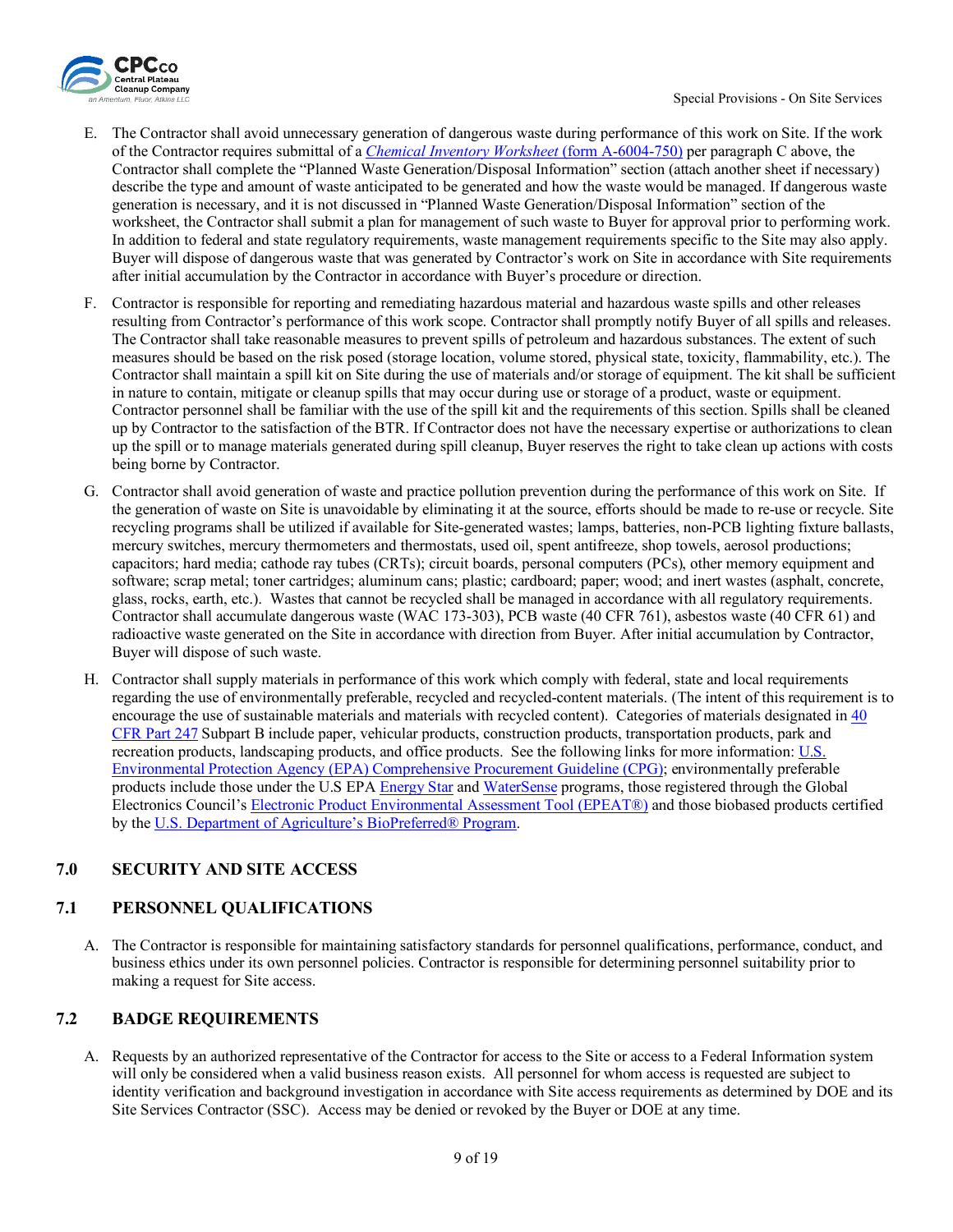

- B. The Contractor understands and agrees that DOE and its SSC has a prescribed process with which the Contractor and its personnel must comply in order to receive a security badge that allows such access. The Contractor further understands that it must propose personnel whose background offers the best prospect of obtaining a security badge approval for access. The following circumstances, which are not all inclusive and may vary depending on access requirements should be considered before requesting a badge:
	- 1. Is, or is suspected of being, a terrorist;
	- 2. Is the subject of an outstanding warrant;
	- 3. Has deliberately omitted, concealed, or falsified relevant and material facts from any Questionnaire for National Security Positions (SF-86), Questionnaire for Non-Sensitive Positions (SF-85), or similar form;
	- 4. Has presented false or forged identity source documents;
	- 5. Has been barred from Federal employment;
	- 6. Is currently awaiting a hearing or trial or has been convicted of a crime punishable by imprisonment of six (6) months or longer; or
	- 7. Is awaiting or serving a form of pre-prosecution probation, suspended or deferred sentencing, probation or parole in conjunction with an arrest or criminal charges against the individual for a crime that is punishable by imprisonment of six (6) months or longer.
- C. The Contractor shall assure:
	- 1. That personnel properly completes any forms, and
	- 2. That personnel submit forms to the person designated by the Buyer.
	- 3. That personnel cooperates with DOE and SSC officials responsible for granting access to the Site and
	- 4. Provides additional information, requested by DOE officials or their SSC.
- D. The Contractor understands and agrees that DOE or their SSC may unilaterally deny a security badge to anyone and that the denial remains effective for that person unless DOE or their SSC subsequently determines that access may be granted. Upon notice that a person's application for a security badge is or will be denied, Contractor shall notify the Buyer and, if directed, promptly take necessary action to continue Contract performance. The denial of a security badge to individual personnel by DOE or its SSC shall not be cause for extension of the period of performance of this Contract or any Contractor claim against Buyer.
- E. Contractor, Contractor's personnel and any subcontractors requesting access shall comply with agency personal identity verification procedures implementing Homeland Security Presidential Directive-12 (HSPD-12), Office of Management and Budget (OMB) guidance M-05-24, and Federal Information Processing Standards Publication (FIPS PUB) Number 201. ref. FAR 52.204-9 PERSONAL IDENTITY VERIFICATION OF CONTRACTOR PERSONNEL (JAN 2011)
- F. Foreign national access requests require special approval processes before access will be considered and might be granted.
- G. Any person granted access shall be required to wear a Buyer-issued security badge identifying themselves. The identification badge shall be worn in plain view, above the waist, on the front of the body. If required, a dosimeter will be issued by Buyer Dosimetry.
- H. Badging for more than seven (7) days requires Contractor personnel to complete Contractor General Employee Training (CGET). Buyer will provide CGET except in special circumstances.
- I. Badges will be issued at Buyer Security location(s) during normal working hours. Contractor shall provide Buyer the complete name (as it appears on the photo identification to be used), business address, social security number and citizenship of the individual(s) requiring a security badge(s), at least two working days prior to the date the personnel(s) first require the badge(s) for work performance. Each Contractor personnel requiring a badge shall appear in person with photo identification (e.g., valid driver's license) to identify themselves to obtain a badge.
- J. If Contractor personnel lose a badge, they shall report the loss immediately upon discovery to the Central Badging Office. If badge is stolen, immediately report it to Hanford Patrol, Central Badging Office, and to local law enforcement.
- K. Upon termination of employment or completion of the Contractor's work, and before final payment shall be made, all badges and dosimeters issued to Contractor personnel shall be returned to Central Badging and Buyer Dosimetry, respectively.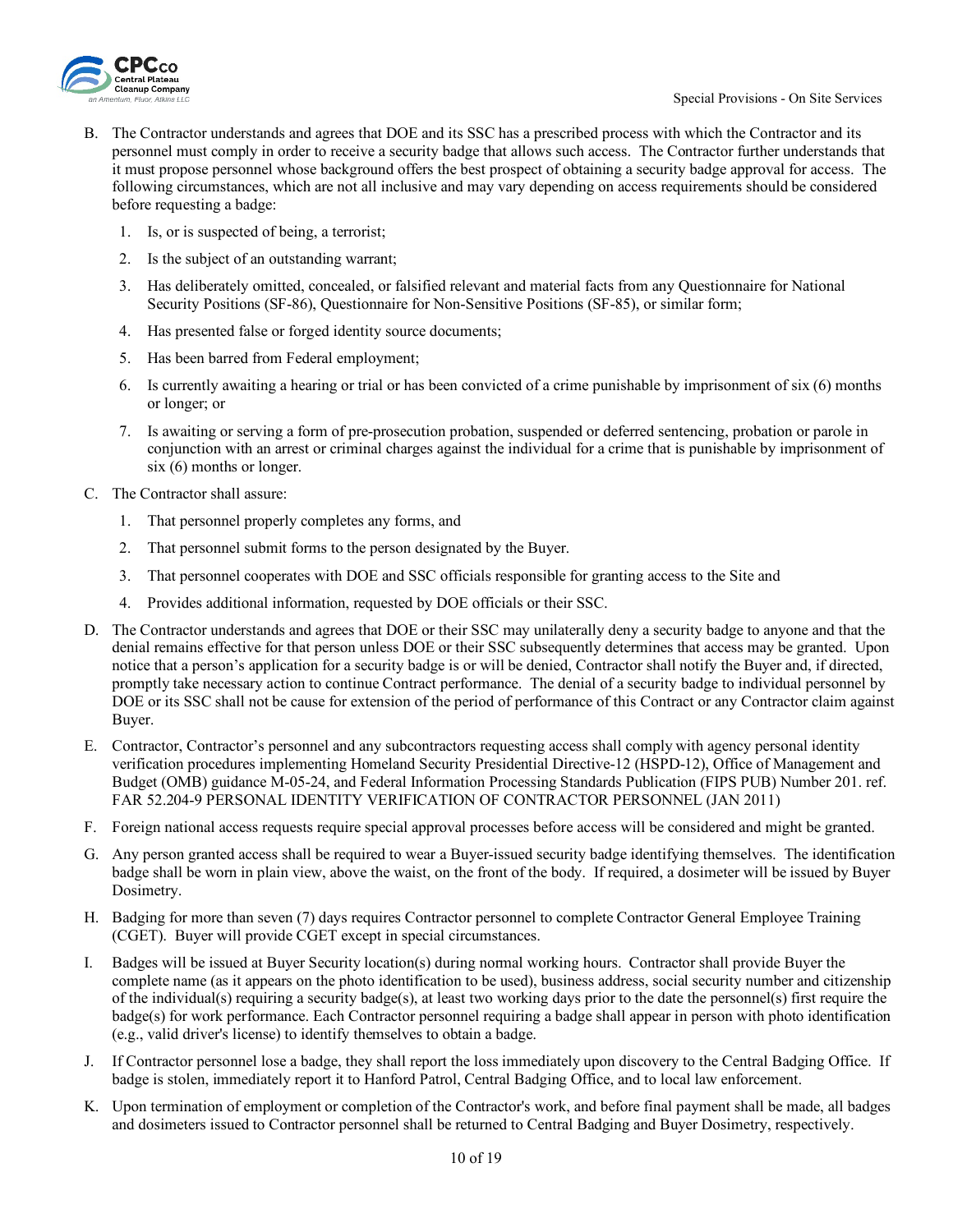

Buyer will charge Contractor \$1,000 for each badge or dosimeter not returned, no show at a scheduled in-vivo/in-vitro radiation bioassay (baseline, periodic or termination), or failure to complete the dosimetry closeout process. The charge shall be deducted from payments otherwise due the Contractor. Refund of charges previously collected for badges and/or dosimetry matters subsequently found may not be made after the date of final payment to the Contractor.

## <span id="page-10-0"></span>**7.3 CLEARANCES**

- A. When a security clearance will be required, the applicant's job qualifications and suitability shall be established before a request is made to Buyer for a security clearance. Applicants selected will be subject to a government background investigation and must meet eligibility requirements for access to classified matter.
- B. When an applicant is being hired specifically for a position which shall require a DOE security clearance, the applicant shall not be placed in that position prior to the security clearance being granted by the DOE.
- C. Certain information may be required to permit the government to grant the clearance(s). Typical information includes, but may not be limited to, the following:
	- 1. Verification of U.S. citizenship;
	- 2. A credit check;
	- 3. Proof of negative drug screen;
	- 4. Verification of high school degree/diploma or degree/diploma granted by an institution of higher learning, or a degree that may be specific to the position being applied for within the last 5 years;
	- 5. Personal references (at least three references provided by applicant and one developed by the background investigation agency);
	- 6. Employers for the past 3 years (excluding employment of less than 60 days duration, part-time employment, and craft/union employment and
	- 7. Court searches (criminal convictions) for misdemeanor and/or felony charges when state or local law, statute, or regulation does not prohibit such checks. Checks will include all locations within the United States where the applicant has resided for more than 60 days over the past seven years.
	- 8. Motor vehicle report (when applicable).

## <span id="page-10-1"></span>**7.4 ESCORT REQUIREMENTS**

All uncleared Contractor personnel assigned to perform work in a Protected Area or Limited Area will be required to be escorted at all times by a person possessing a minimum of an "L" access authorization (security clearance). Buyer shall inform the Contractor when an escort is required and shall make the necessary arrangements for escorts.

## <span id="page-10-2"></span>**7.5 PROHIBITED ARTICLES**

- A. Contractor's personnel shall not personally carry, or otherwise transport or transfer, certain items onto the Site at which the Contractor is performing work under this Contract.
- B. The following items are prohibited articles anywhere on Site or in Site-associated facilities (to include vehicle parking areas and pedestrian walkways):
	- 1. Dangerous weapons, ammunition, explosives, incendiary devices, or similar devices which could cause damage or personal injury.
	- 2. Stun guns (e.g., tasers)
	- 3. Controlled substances (e.g., marijuana, illegal drugs and associated paraphernalia, but not prescription medication).
	- 4. Alcoholic beverages: Any intoxicating beverage or liquor containing alcohol, including "near" and "non-alcoholic" beer and energy drinks which identify alcohol as an ingredient.
	- 5. Pets and animals (except trained guide animals with a Prohibited Article Pass)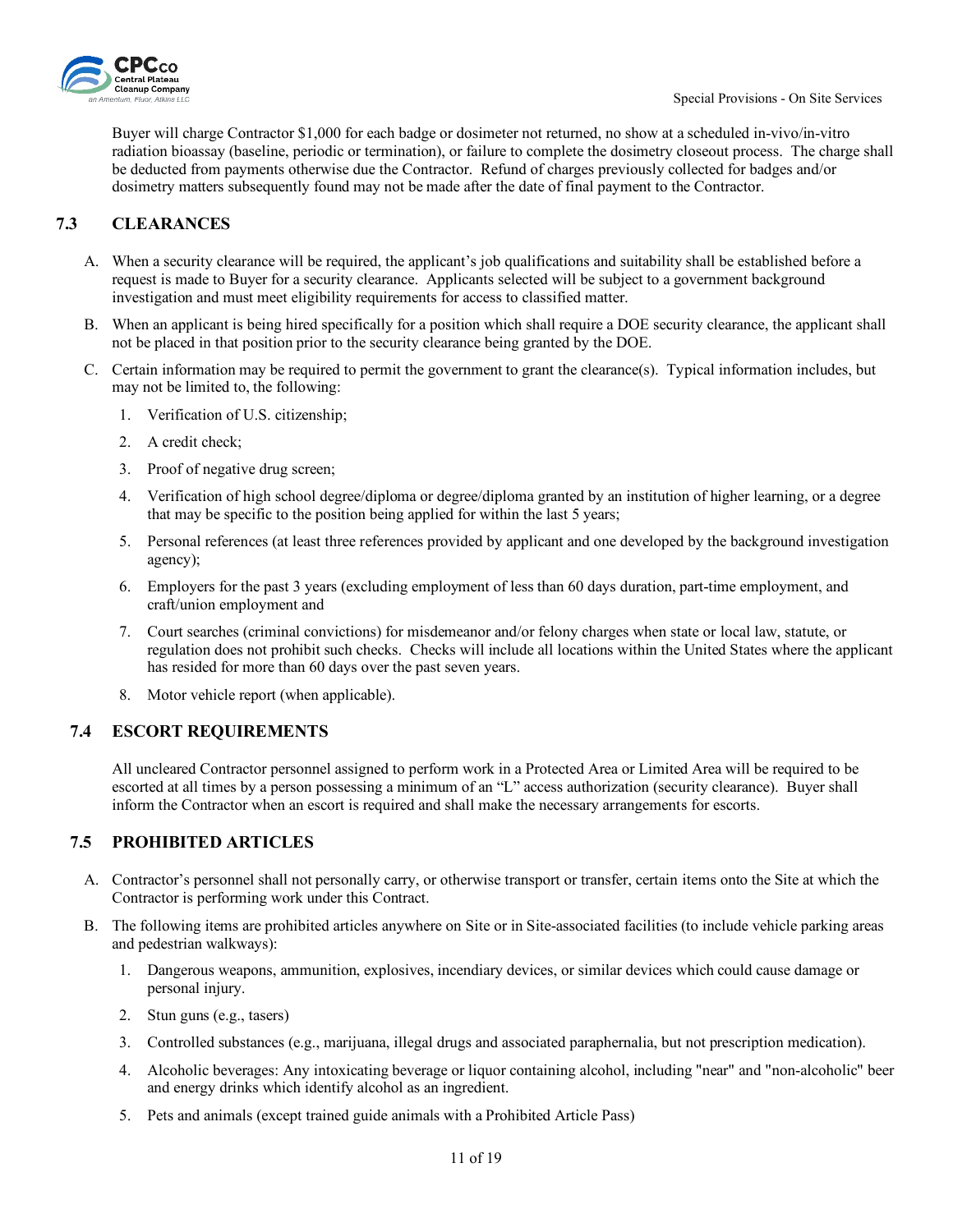

- 6. Unmanned aircraft systems (UAS, drones)
- 7. Other items prohibited by law
- 8. Knives
	- i. Spring blade knife, or any knife blade which is automatically released by a spring mechanism or other mechanical device, or any knife having a blade which opens, or falls, or is ejected into position by force of gravity, or by an outward, downward, or centrifugal thrust or movement.
	- ii. Knives, folding or straight blade, with a blade exceeding four (4) inches in length.
	- iii. Swords, machetes, hatchets, axes, straight razors, and similar cutting devices.
	- iv. Exceptions:
		- 1. A knife in possession of a person that is recognized as a tool designed for use by the personnel in performance of Contract work.
		- 2. A knife readily recognized as kitchen cutlery, (i.e., carving knife, steak knife, etc.). However, such knives found in locations inconsistent with their use (e.g., vehicle glove box) with blades exceeding four (4) inches will be confiscated.
- C. The following controlled articles are prohibited within Limited Areas and Protected Areas (privately owned items are not authorized within Limited Areas and Protected Areas; government owned items may be authorized if identified on an approved prohibited/controlled article pass):
	- 1. Radio frequency transmitting equipment.
	- 2. Cellular telephones.
	- 3. Computers and other devices able to record, read or transmit data as standalone units. Other devices include, but are not limited to, eReaders, Apple iPods, MP3 players, and personal electronic devices. Note: government provided desktop computers and associated media are not considered controlled articles.
	- 4. Recording equipment (audio, video, optical, and data).
	- 5. Cameras (still, motion-picture, video).
	- 6. Portable electronic equipment.
	- 7. Electronic equipment with a data exchange port capable of being connected to automated information system equipment.
	- 8. Other items prohibited by law.
- D. All personal protective sprays (e.g., mace, pepper spray, etc.) are prohibited within Protected Areas.
- E. The following items are prohibited in rooms wherein classified information is processed or discussed. These items are prohibited in rooms wherein classified information is processed or discussed even if they are listed on the item owner's valid prohibited/controlled article pass:
	- 1. Cordless and cellular telephones.
	- 2. Recording equipment (audio, video, and data).
	- 3. Cameras (still, motion-picture, video).
	- 4. Electronic equipment with a data exchange port capable of being connected to automated information system equipment.
	- 5. Radio frequency transmitting equipment.

NOTE: Government-Owned video conference systems approved for classified use are not considered controlled articles.

F. If Contractor, or any of its personnel, needs to use a prohibited item to meet a requirement of this Contract, Contractor shall contact Buyer for guidance in acquiring the necessary prohibited/controlled article pass.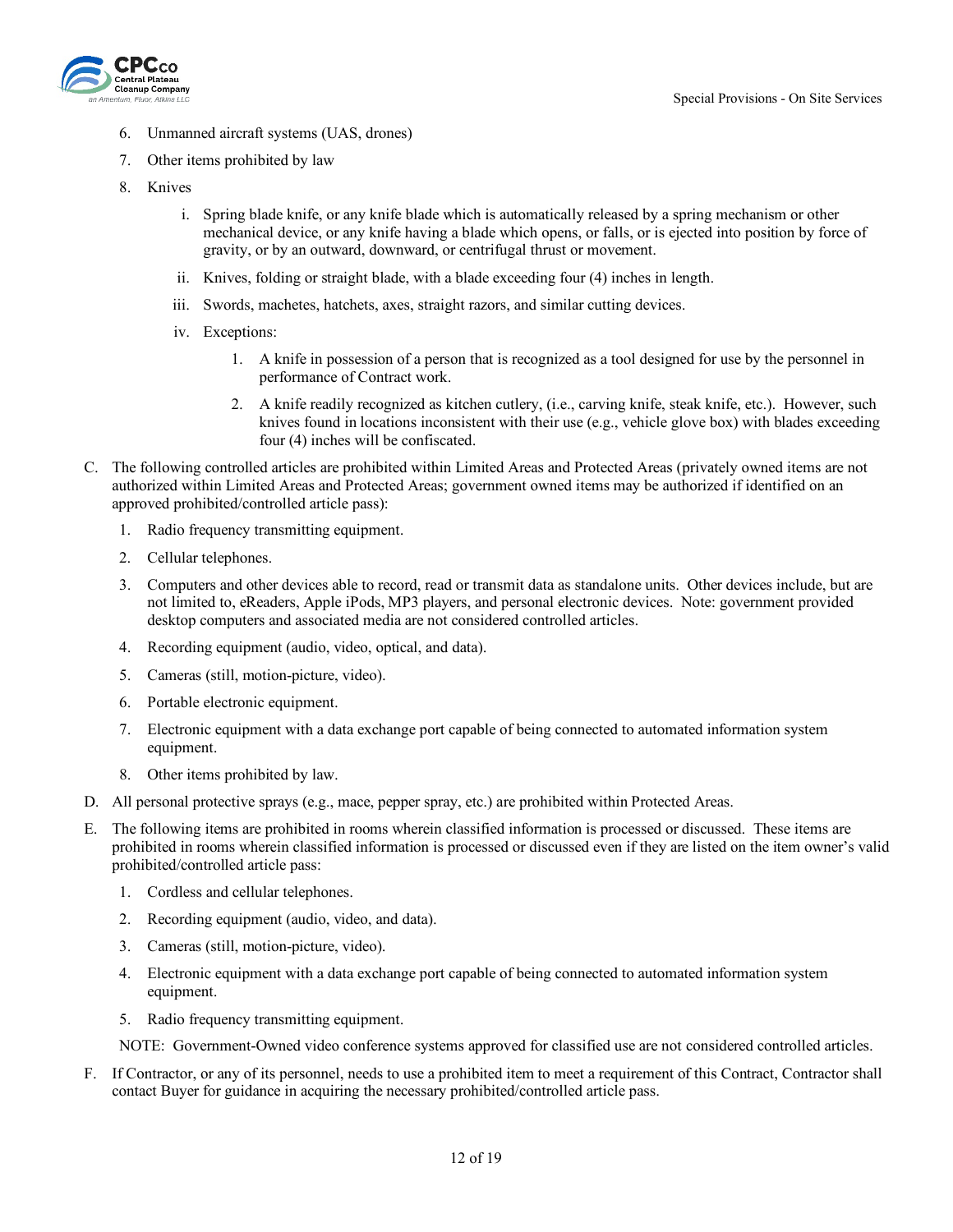

G. Contractor's personnel and their vehicles, packages, or other types of containers are subject to a search for prohibited articles at any time while performing work on Site. Prohibited articles found in the possession/control of Contractor's personnel which are not listed on a valid prohibited/controlled article pass will be confiscated.

## <span id="page-12-0"></span>**7.6 MATTERS OF COUNTERINTELLIGENCE CONCERN**

Contractor shall immediately inform the Buyer of any of the following conditions:

- A. Any and all Contractor/Contractor personnel contacts with individuals of any nationality while either within or outside the United States, and while either within or outside the scope of the Contractor's official activities in which: illegal or unauthorized access is sought to classified or otherwise sensitive information or Special Nuclear Material by any means.
- B. The Contractor/Contractor personnel becomes aware of, through circumstance, observation, third party notice or contact, or other source, while either within or outside the United States; any acts, activity or person(s) attempting to obtain, or obtaining, illegal or unauthorized access to classified or otherwise sensitive information or Special Nuclear Material by any means.
- C. The Contractor/Contractor personnel have concerns that they may be a target of actual or attempted exploitation by a foreign national or entity.
- D. The Contractor is intending to employ a foreign national or foreign nationals (a non-U.S. citizen) for work on Site for any purpose.
- E. The Contractor is intending to host a meeting for any DOE/ Site funded program, activity, or business in which a foreign national(s) (a non-U.S. citizen) will be present. This includes all non-public forums, whether on the Hanford Site proper or held at any off-Site location.
- F. The Contractor/Contractor personnel are traveling, to a DOE declared sensitive country, and on official DOE sponsored travel, regardless of clearance level.
- G. The Contractor/Contractor personnel are traveling for pleasure or as sponsored by non-DOE/corporate interests to a DOE declared sensitive country and is in possession of a DOE security clearance or has held a DOE security clearance within the past five years, or is currently being processed for a DOE security clearance.
- H. The Contractor/Contractor personnel are traveling to any country outside the United States to discuss a sensitive subject.
- I. The Contractor/Contractor personnel are traveling to any country outside the United States wherein that travel is sponsored, in part or in whole, by a foreign country.

### <span id="page-12-1"></span>**8.0 MEDICAL SCREENING/MONITORING**

- A. Buyer may at any time, require Contractor's personnel to undergo medical examinations including medical qualification and medical monitoring examinations before, during or after working on Site.
- B. Employee Job Task Analysis (EJTAs) are required for (1) workers who work on Site for more than 30 days in a 12-month period; or (2) workers who may be exposed to any of the chemical/physical hazardous exposures or anticipated work assignments identified in Appendix C, *Determining Contract Required Occupational Medical Examinations*, of [CPCC-PRO-](https://cpcco.hanford.gov/page.cfm/SafetyReferenceDocuments)[SH-40078,](https://cpcco.hanford.gov/page.cfm/SafetyReferenceDocuments) *Contractor Safety Processes*. Workers who may be exposed to any of the chemical/physical hazardous exposures or anticipated work assignments identified i[n CPCC-PRO-SH-40078](https://cpcco.hanford.gov/page.cfm/SafetyReferenceDocuments) hazards are required to have an approved EJTA (and medical monitoring and qualification exams if determined to be required by the Hanford Site Occupational Medical Services Provider) prior to being assigned to tasks that could expose them to those hazards.
	- 1. If the EJTA identifies a worker requiring a medical qualification exam and the worker has a valid commercial qualification that is accepted by the Hanford Site Occupational Medical Services Provider, they are not required to obtain a second exam/qualification.
	- 2. Buyer's Medical/EJTA policy applies to Contractors at any tier doing work at the Site.
	- 3. Work included in this policy consists of but is not necessarily limited to staff augmentation, design, erection, installation, assembly, demolition, or fabrication activities involved to create a new facility or to alter, add to, rehabilitate, dismantle, or remove an existing facility. It also includes the alteration and repair (including dredging,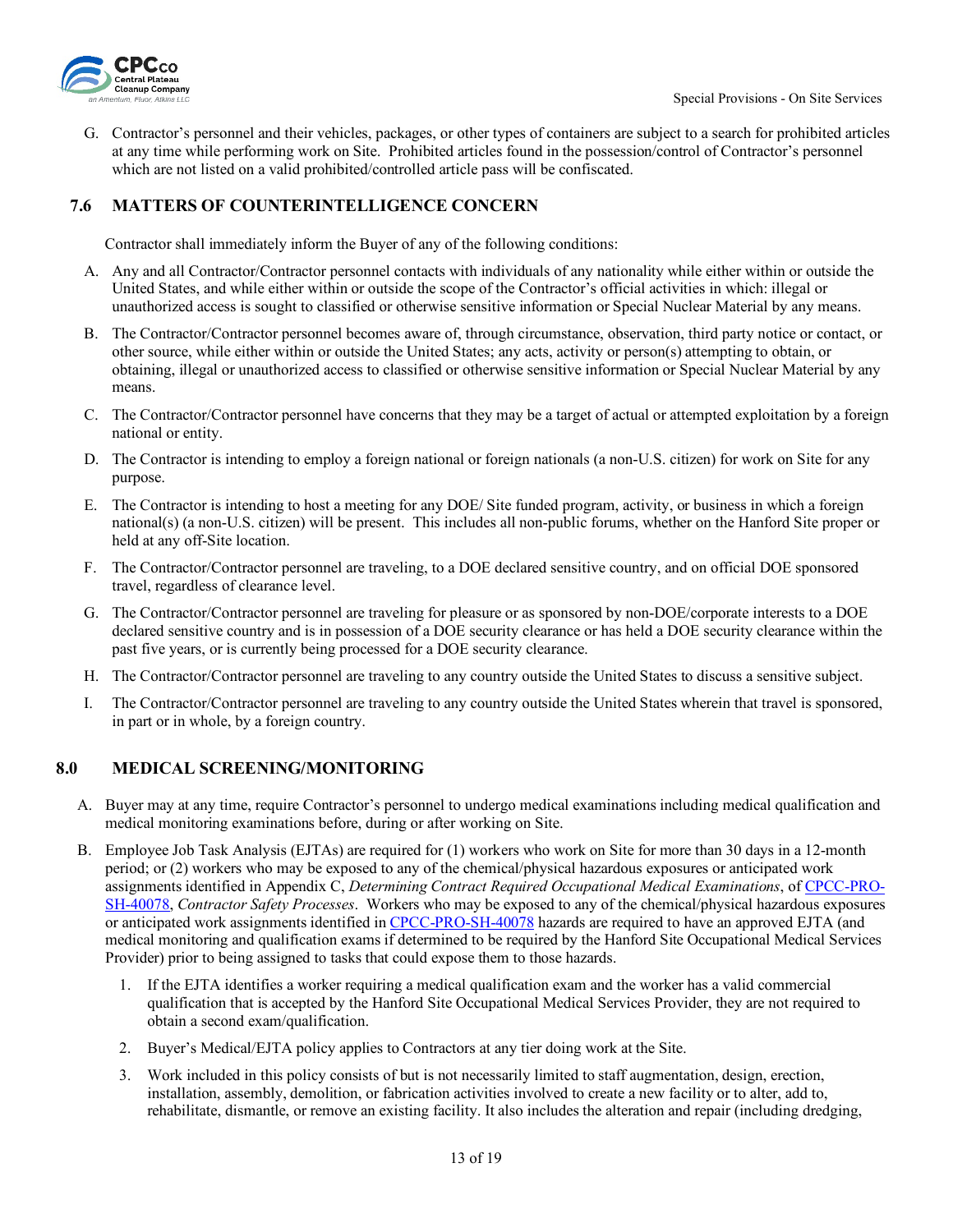

excavating, and painting) of buildings, structures, or other real property, as well as any construction, demolition, and excavation activities conducted as part of environmental restoration or remediation efforts.

- 4. Delivery persons, suppliers, landlords of leased Site space, utility providers, etc. may be excluded from this Medical/EJTA policy as permitted by 10 CFR 851.
	- i. Suppliers must engage at most in no more than tangential work on Site or at Site space leased for DOE work relating to delivery, installation or repair of their products. Examples of suppliers include but are not limited to Contractors delivering raw material (steel, concrete, gravel, etc.) or commercial products to the Site.
	- ii. Landlords of Site space leased by Buyer for DOE work are excluded from this policy as they provide a facility but do not perform work in furtherance of a DOE mission.
	- iii. Utility providers, such as power or communications providers that may have power or communications lines installed on Site operate under supply contracts rather than contracts for services.
- C. Contractors are required to draft the EJTA and submit to the BTR for review and further processing for each person who will be performing work on Site in anything more than a staff augmentation role. Contractors may locate a copy of the form and instructions on the Buyer's [Safety Reference Documents](https://cpcco.hanford.gov/page.cfm/SafetyReferenceDocuments) webpage.
- D. The Contractor shall utilize the Hanford Site Occupational Medical Services Provider for medical examinations required for performance of this work scope. The Contractor shall use the Hanford Site Occupational Medical Services Provider for work related injury care, employee assistance program, and return to work evaluations. Hanford Fire Department ambulance service shall be used to provide urgent care and transportation while on Site.
- E. In the event Contractor's personnel are medically unable to safely perform the assigned work scope, the Contractor shall be responsible for providing an acceptable replacement as directed by the Buyer.
- F. The Contractor shall be charged a fee of \$500 per incident if Contractor personnel fail to appear at scheduled medical examination appointments, unless the appointment is cancelled at least 3 working days in advance.

## <span id="page-13-0"></span>**8.1 BERYLLIUM OR RADIOACTIVE HAZARD EXPOSURE**

In the event that performance of this Contract involves exposure to beryllium, radioactive or hazardous materials, work in radiological areas or other hazardous tasks, additional medical screening or related examinations are available to Contractor personnel after working on Site. Ensure personnel are provided information and access to the following websites for additional screening information: [http://www.orau.org/nssp/,](http://www.orau.org/nssp/)<http://www.btmed.org/default.cfm> and [https://www.hanford.gov/page.cfm/Beryllium.](https://www.hanford.gov/page.cfm/Beryllium)

### <span id="page-13-1"></span>**9.0 RADIATION PROTECTION**

- A. The Contractor shall ensure that all personnel and other persons under its control comply with the requirements of Buyer's Radiological Control Manual and regulations pertaining to control of occupational radiation and/or contamination as set forth herein. Unless specified otherwise in the Contract the Buyer will provide the Occupational Radiation Protection Program. If the Contract involves work in areas that contain irradiated or contaminated equipment, the Contractor and its personnel shall be required to undergo a Buyer-provided orientation and appropriate radiological training.
- B. The Contractor shall ensure that individuals responsible for developing and implementing radiological measures have the appropriate education, training, and skills to discharge these responsibilities. Supporting documentation for each individual must be submitted prior to starting work. The Buyer may identify additional required radiological training.
- C. The Buyer's program requirement is to conduct personnel surveys immediately upon leaving a contamination area, high contamination area, or airborne radioactivity area. The Contractor agrees that its personnel shall submit to such a survey and, if necessary, decontamination procedures. If personnel are appropriately qualified, personnel may perform self-survey for radioactive contamination.
- D. The Contractor shall notify the BTR in writing at least 24 hours in advance of bringing any item, equipment or tool to the Site that contains radioactive material above background using industry handheld instruments. The Buyer may conduct radiological surveys to verify compliance with 10 CFR 835 on any equipment, tools or personal property brought on to the Site at any time during the period of performance of this Contract and before allowing any such equipment, tools or personal property to be brought onto the Site or before leaving the Site.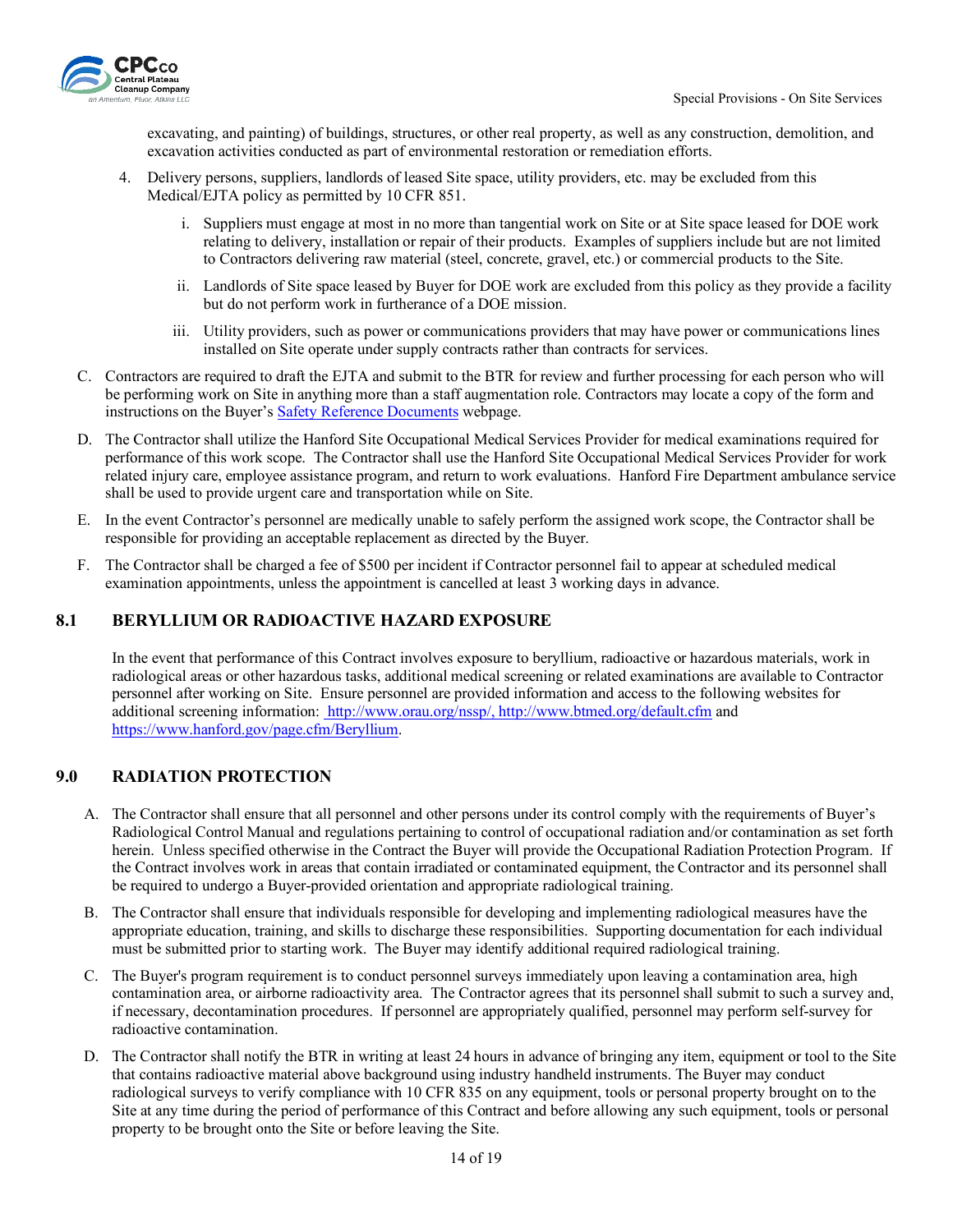

- E. Based on the results of the survey, Buyer may refuse to allow radiologically contaminated materials to be brought onto the Site or to leave the Site. If Contractor's originally uncontaminated equipment, tools or personal property becomes contaminated during performance of the work on Site through no fault or negligence of the Contractor, the buyer may attempt to decontaminate. If the contaminated property cannot be decontaminated so that it can be released, the Buyer reserves the right to destroy or dispose of the property at no cost to the Contractor. In such instance, an equitable adjustment to the Contract may be made if not already addressed elsewhere in the Contract.
- F. The Contractor shall notify the BTR in writing at least 24 hours in advance when a radioactive source that employs radioactive materials or generates, emits, or utilizes ionizing radiation will be used prior to bringing such device(s) on Site. This includes any source licensed by the Nuclear Regulatory Commission (NRC) or authorized state.
- G. This notification shall contain the off-Site company name, source isotope, source activity, physical nature of the source (liquid, gas or solid), radiation dose rate, whether the source is shielded or unshielded, the planned location of source while on Site, the custodian of the source (point of contact), and the arrival and departure dates. The Contractor will also notify the BTR in writing when the source has been removed from the Site.
- H. Basic Dosimeter. Each Contractor and subcontractor personnel may be issued a basic dosimeter for performance of the work under this Contract. Dosimeters are issued free of charge by Buyer Dosimetry. Dosimeters will be issued for the duration of the security badge or for the current calendar year. If a Contract performance period extends beyond the last Friday of the current calendar year, a new dosimeter shall be obtained before that date.
	- 1. Dosimeters, which expire at the end of a calendar year, shall be returned by January 10 of the next calendar year.
	- 2. Dosimeters may be issued for shorter periods of time or to monitor specific locations based on the requirements of the activity. The Contractor agrees to comply with approved Buyer procedures for assignment of dosimeters, wearing of dosimeters, and return of dosimeters.
	- 3. All dosimeters shall be returned (1) on the last day of work, (2) on or before January 10 of the next calendar year, or (3) prior to final payment under the Contract, whichever is earliest.
- I. Radiological records generated by the Contractor shall be submitted to the Buyer as specified in the SOW or within 30 days of completion of work. No radiological record generated during the performance of work may be disposed of or destroyed without Buyer approval. Contractor may retain copies of any such records. Examples of such radiological records include radiological designs, procurements of equipment use in a radiological environment, radiological survey documentation, work documents, radiological training, and individual occupational radiation exposure records. Buyer reserves right of inspection during performance of the work.
- J. Instruments not provided by the Buyer for use by the Contractor for radiological monitoring will be approved by the radiological control organization, calibrated, maintained, and operated in accordance with procedures that meet the Buyer program requirements.
- K. Radiological personal protective clothing, including respiratory protection used for radiological purposes, provided by the Contractor must be approved by the Buyer prior to use.
- L. Contractor Radiation Protection Compliance Evaluation
	- 1. The requirements in this clause apply to any product that has the potential to cause radiological harm for its intended use or radiological activity or service carried out on behalf of DOE and the Buyer by the Contractor that has the potential to result in: (1) occupational exposure to ionizing radiation (as defined in 10 CFR 835.2), (2) exposure of minors and members of the public (as defined in 10 CFR 835.2) to ionizing radiation during direct on Site access at a DOE site or facility, (3) planned special exposures (as described in 10 CFR 835.204), (4) emergency exposures (as described in 10 CFR 835.1302), and (5) exposures to the embryo/fetus of a declared pregnant worker (as defined in 10 CFR 835.2). Specific applicability exclusions include those listed in 10 CFR 835.1(b).
	- 2. The Contractor shall: (1) comply with all requirements of Buyer's Radiological Control Manual and (2) implement, document, and maintain implementing programs (such as administrative controls, procedures, and technical work documents) as necessary to ensure compliance with Buyer's Radiological Control Manual. The Contractor's program is subject to review at all times by the Buyer. Contractor's acceptance of this Contract provision signifies that Buyer's Radiological Control Manual requirements are understood and will be met.
	- 3. When subcontracting any portion of this Contract, the Contractor is required to invoke the requirements of Buyer's Radiological Control Manual on any subcontractor which shall be involved in the performance of any of the work described in the first paragraph of this clause. Prior to performing any radiological activity, the Contractor's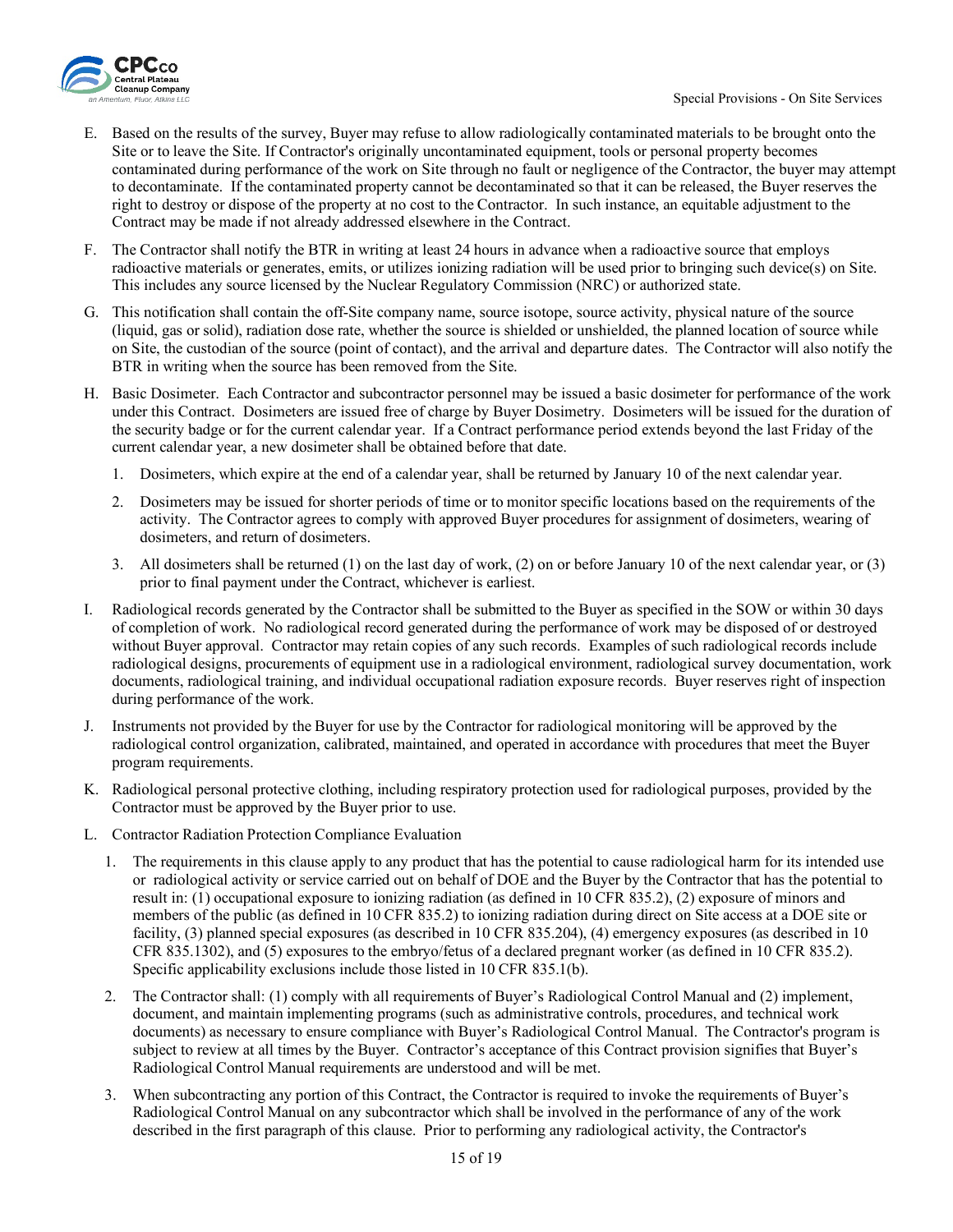

subcontractor(s) shall certify that the requirements of Buyer's Radiological Control Manual are understood and that they will be met.

- 4. The Buyer reserves the right to verify the efficacy of implementing programs and the implementation of Buyer's Radiological Control Manual requirements at the Contractor's facility and/or subcontractor's facility to ensure compliance with 10 CFR 835 as defined in the Contract. Access to a subcontractor's facility shall be requested through the Contractor and verification may be performed jointly with the Contractor. The Contractor shall, during the performance of this Contract, submit any significant changes to the program documents to the Buyer for review and approval prior to implementation. Significant changes are those changes which, if implemented, may result in unnecessary increases in occupational exposure or loss of control of radioactive materials without a corresponding increase in the scope or effectiveness of radiological work activities performed. The Buyer may impose changes upon the Contractor's program documents as necessary to maintain compliance with Buyer's Radiological Control Manual, which is subject to changes resulting from new or revised provisions of 10 CFR 835.
- 5. The Contractor, and any of its subcontractors performing portions of the work covered by Buyer's Radiological Control Manual shall restrict minors (persons under 18 years of age) from Radiologically Controlled Areas and all other Radiological Areas, unless approval has been obtained from the Buyer's Radiological Control Manager to permit entry.

## <span id="page-15-0"></span>**10.0 CONTRACTOR-FURNISHED MATERIALS AND/OR TOOLS**

If Contractor is required to furnish and bring on Site its own materials and/or tools, Contractor shall keep such materials and/or tools physically segregated from 1) any materials, tools, and/or other property furnished by the Government, and 2) any materials, tools, and/or other property acquired by the Contractor for which cost the Contractor is reimbursed by the Government.

## <span id="page-15-1"></span>**11.0 CONTRACTOR PROVIDED INSURANCE**

- A. The Contractor shall procure at their own expense and maintain the insurance policies and coverage limits described below unless waived in writing by Buyer. Contractor shall ensure that subcontractor agreements at least duplicate the insurance policies and coverage limits required of Contractor unless waived by Buyer. Buyer's waiver shall not apply to insurance required by statute.
	- 1. Workers Compensation, Occupational Disease, Disability Benefit, and other similar employee benefit insurance required under the laws of the state that apply to the work to be performed under this Contract.
	- 2. Commercial General Liability Insurance, including Employers Liability and Owner's and Contractor's Protective and Contractual Liability, with a combined single limit of at least \$1,000,000 per occurrence for bodily injury (including death), property damage, and any other covered loss.
	- 3. Automobile Liability Insurance for all motor vehicles, including owned, non-owned, and hired motor vehicles, used by or on behalf of Contractor in connection with work to be performed under this Contract with a combined single limit of at least \$1,000,000 per occurrence for bodily injury (including death), property damage, and any other covered loss. If hazardous materials are to be transported, Contractor shall maintain liability insurance evidenced by ISO Form CA001 with MCS-90 and CA9948 endorsements attached.
	- 4. Tool and Equipment Insurance for all tools and equipment, including rentals, used in connection with the work to be performed under this Contract.
	- 5. The Contractor shall furnish Buyer with satisfactory evidence of Contractor Provided Insurance, unless waived in writing by Buyer, prior to commencing work to be performed under this Contract with the provision that at least thirty (30) days prior written notice be given to Buyer in the event of cancellation or material change. In addition, the following requirements apply: (1) coverage's evidenced by Contractor Provided Insurance policies shall be primary; (2) such policies shall contain a Separation of Insureds clause and Waiver of Subrogation in favor of Buyer; and (3) Contractor shall name Buyer as an additional insured on all such applicable policies.
	- 6. For construction contracts, Builder's Risk Insurance will also be required, covering loss or damage to material and equipment furnished by Buyer that are to be incorporated into a completed facility. Contractor shall be responsible for the payment of any applicable deductible (which shall not exceed \$5,000 per occurrence) for each loss to such materials or equipment that are in the care, custody, or control of Contractor.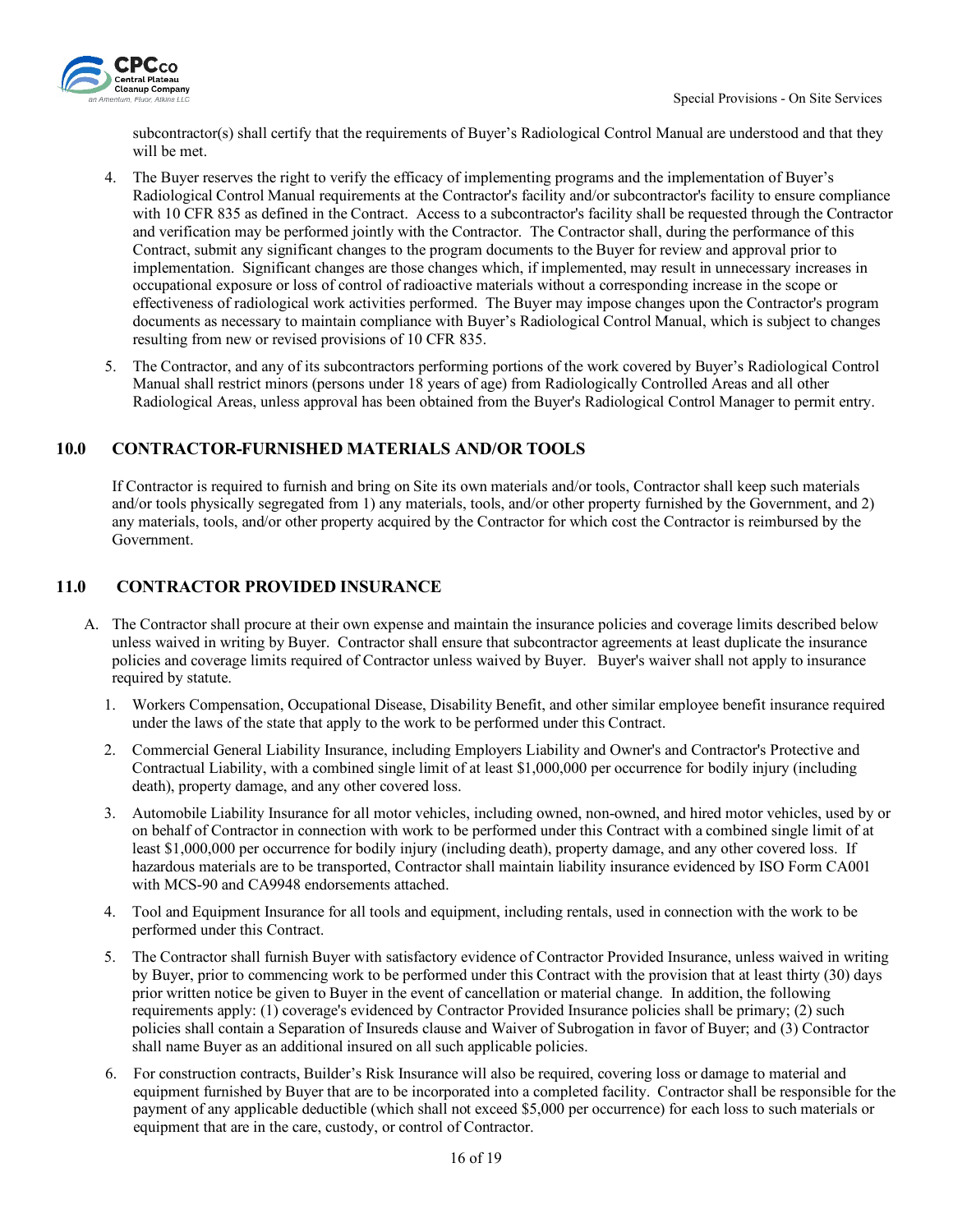

### <span id="page-16-0"></span>**12.0 EMERGENCY SITUATIONS**

- A. The DOE Richland Operations Office (DOE-RL) Manager and/or the DOE Office of River Protection (DOE-ORP) Manager or designee shall have sole discretion to determine when an emergency situation exists at the Site. In the event that either the DOE-RL or DOE-ORP Manager or designee determines such an emergency exists, the applicable DOE Manager or designee will have the authority to direct any and all activities of the Contractor and subcontractors necessary to resolve the emergency situation. The applicable DOE Manager or designee may direct the activities of the Contractor and subcontractors throughout the duration of the emergency.
- B. The Contractor shall include this clause in all subcontracts at any tier for work performed at the Site.

### <span id="page-16-1"></span>**13.0 STOP WORK RESPONSIBILITY**

- A. All Buyer and Contractor personnel have the responsibility and authority to stop work IMMEDIATELY, without fear of reprisal, when they are convinced a situation exists which places themselves, their coworker(s), or the environment in danger. "Stop Work" is defined as stopping the specific task or activity that poses danger to human health and/or the environment.
- B. Any person who reasonably believes that their safety is in jeopardy or who is convinced a situation exists that places themselves, their coworker(s), or the environment in danger is expected to refuse work without fear of reprisal by management or coworkers and is entitled to have the safety concern resolved prior to participating in the work.
- C. All personnel are expected to report any practice or condition they believe presents an unacceptable risk. Notification should be made to the affected worker(s) and then, to the supervisor or their designee, at the location where the practice or condition exists. After notification, resolution of the issue resides with the responsible manager.
- D. Imminent Health and Safety Hazard is a given condition or situation which, if not immediately corrected, could result in serious injury or death, including exposure to radiation and toxic/hazardous chemicals. Imminent Danger in relation to the facility safety envelope is a condition, situation, or proposed activity which, if not terminated, could cause, prevent mitigation of, or seriously increase the risk of (1) nuclear criticality, (2) radiation exposure, (3) fire/explosion, and/or (4) toxic hazardous chemical exposure.
- E. In the event of an Imminent Health and Safety Hazard; an activity could adversely affect the safe operation of, or could cause serious damage to the facility if allowed to continue; or an action that could result in the release of radiological or chemical hazards to the environment in excess of regulatory limits, identified by facility line management or operators or facility health and safety personnel overseeing facility operations, or other individuals, the individual or group identifying the imminent hazard situation shall immediately take actions to eliminate or mitigate the hazard (e.g., directing the operator/implementer of the activity or process causing the imminent hazard to stop work, initiating emergency response actions or other actions) to protect the health and safety of the workers and the public, and to protect DOE facilities and the environment. In the event an Imminent Health and Safety Hazard is identified, the individual or group identifying the hazard should coordinate with an appropriate Buyer official, who will direct the shutdown or other actions, as required. Such mitigating action(s) should subsequently be coordinated with the DOE and Buyer management. The suspension or stop-work order should be promptly confirmed in writing by the Contract Specialist.
- F. In the event of an imminent danger in relation to a Buyer/Government facility safety envelope or a non-imminent health and safety hazard identified by the Contractor including Contractor line managers, facility operators, health and safety personnel overseeing facility operations, or other individuals, the Contractor individual or group may recommend facility shutdown in addition to any immediate actions needed to mitigate the situation. However, the recommendation must be coordinated with the Buyer and DOE. Any written direction to stop operations shall be issued by the Contract Specialist pursuant to FAR 52.242-15 clause entitled, Stop Work Order.
- G. The BTR shall also be notified when a Stop Work affects the Contract staff and the performance of work. The direction to resume work will be made in writing from the BTR.
- H. The Contractor shall flow down the appropriate requirements of this clause to subcontractors performing work on Site. Such subcontracts shall provide for the right to stop work under the conditions described herein.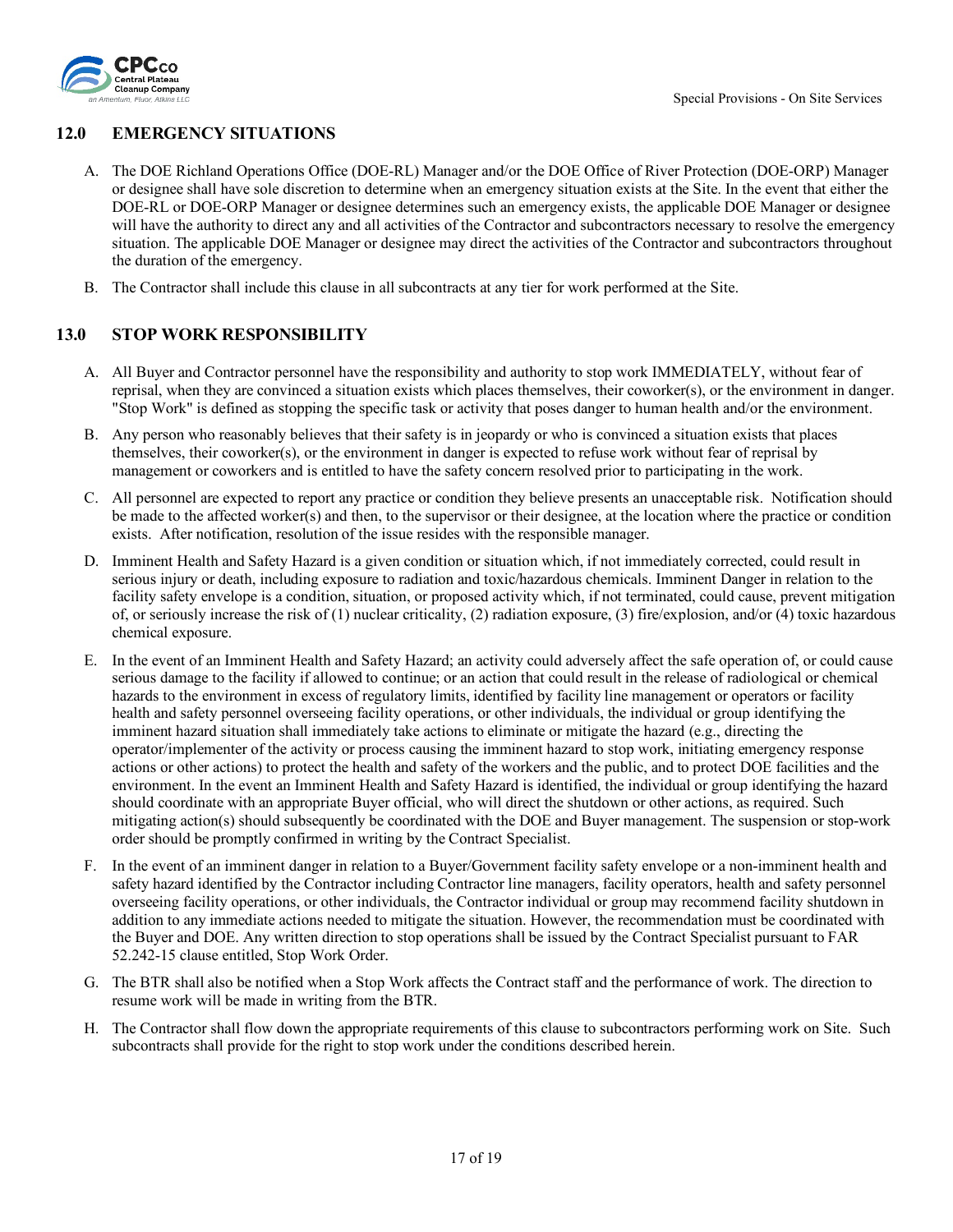

#### <span id="page-17-0"></span>**14.0 TRAINING**

- A. The Contractor shall ensure that assigned personnel meet and maintain appropriate training, qualification and certification requirements as required in the SOW and/or appropriate for the work to be performed.
- B. Site-specific training requirements to safely perform this work, to perform radiological work or provide items used for radiological work will be identified by the Buyer.
- C. All Contractor personnel who will be performing work on Site must complete or have completed within the past 12 months Buyer's orientation course #100099 or a version of Buyer's General Employee Training (CGET #000006) prior to being issued a badge or being allowed access to the Site. Office and administrative visits of less than 7 days will be allowed without this course, but access will be limited to office and administrative areas of the Site. This requirement applies even if Contractor personnel have a valid DOE badge issued by another site. This course can be completed prior to arriving to the Hanford via the Internet. Contact our training organization by sending an e-mail message to [CPCCOCT@rl.gov](mailto:eHanford@rl.gov) for obtaining access instructions. If you do not complete this course prior to arrival on Site, you will have to complete this orientation course prior to receiving a Site badge. In addition, Contractor personnel performing duties requiring enrollment in the DOE Workplace Substance Abuse Program (WSAP) are required to complete WSAP training as established by DOE or its SSC. Employees performing WSAP duties complete course #080403, *Workplace Substance Abuse Policy and Testing* (Computer Based Training). Supervisors/managers of WSAP enrolled employees' complete course #080402, *Workplace Substance Abuse Policy and Testing* (In-Person Manager Briefing).
- D. The Contractor shall be charged a fee up to \$500 per incident if Contractor personnel fail to appear at scheduled training appointments, unless the appointment is cancelled at least 3 working days in advance.

#### <span id="page-17-1"></span>**15.0 WORKPLACE SUBSTANCE ABUSE PROGRAM**

- A. Contractor agrees and certifies that all (including subcontractor) personnel it has assigned to work on Site are not under the influence of controlled substances, drugs or alcohol.
- B. DOE-H-2080, Agreement Regarding Workplace Substance Abuse Programs at DOE Sites (Apr 2018), requires that all personnel working on the Site are subject to controlled substance testing under standards set by DOE, the SSC, and the Buyer. Upon Buyer's request, Contractor agrees to have assigned personnel screened by a certified testing laboratory. Sole proprietors shall self-certify and are subject to testing requirements as well.
- C. When required to perform work under the Contract, the Contractor shall implement and maintain a Contractor Workplace Substance Abuse program that meets the requirements of 10 CFR part 707 "Workplace Substance Abuse Programs at DOE Sites." Buyer will review and approve Contractor's program prior to commencement of work and monitor Contractor's program for effectiveness and compliance with 10 CFR 707.
- D. The Contractor shall include the requirements of this clause in all subcontracts, at any tier, that are subject to a Workplace Substance Abuse Program.

### <span id="page-17-2"></span>**16.0 TELECOMMUNICATIONS AND HANFORD LOCAL AREA NETWORK (HLAN)**

Telecommunications and Hanford Local Area Network (HLAN) connectivity and support on the Site shall be acquired from the Buyer's preferred service provider unless approved in advance by the Buyer. This includes computing, network, radio and paging use, connectivity and integration.

#### <span id="page-17-3"></span>**17.0 EMPLOYEE CONCERNS**

The Buyer Employee Concerns Program is available for use by all Contractor personnel working on Site for the reporting of issues or concerns related to environment, safety, health, quality, security, waste, abuse, corruption, criminal acts and mismanagement. The preferred path for resolving issues is through the Buyer project management when possible. Concerns can be made directly to the Employee Concerns Office at (509) 376-7160 or submitted anonymously by calling (509) 376- 3999. Concerns may also be submitted in writing to the Employee Concerns Program office at 825 Jadwin Ave. Suite 586 Mail Stop A5-04.